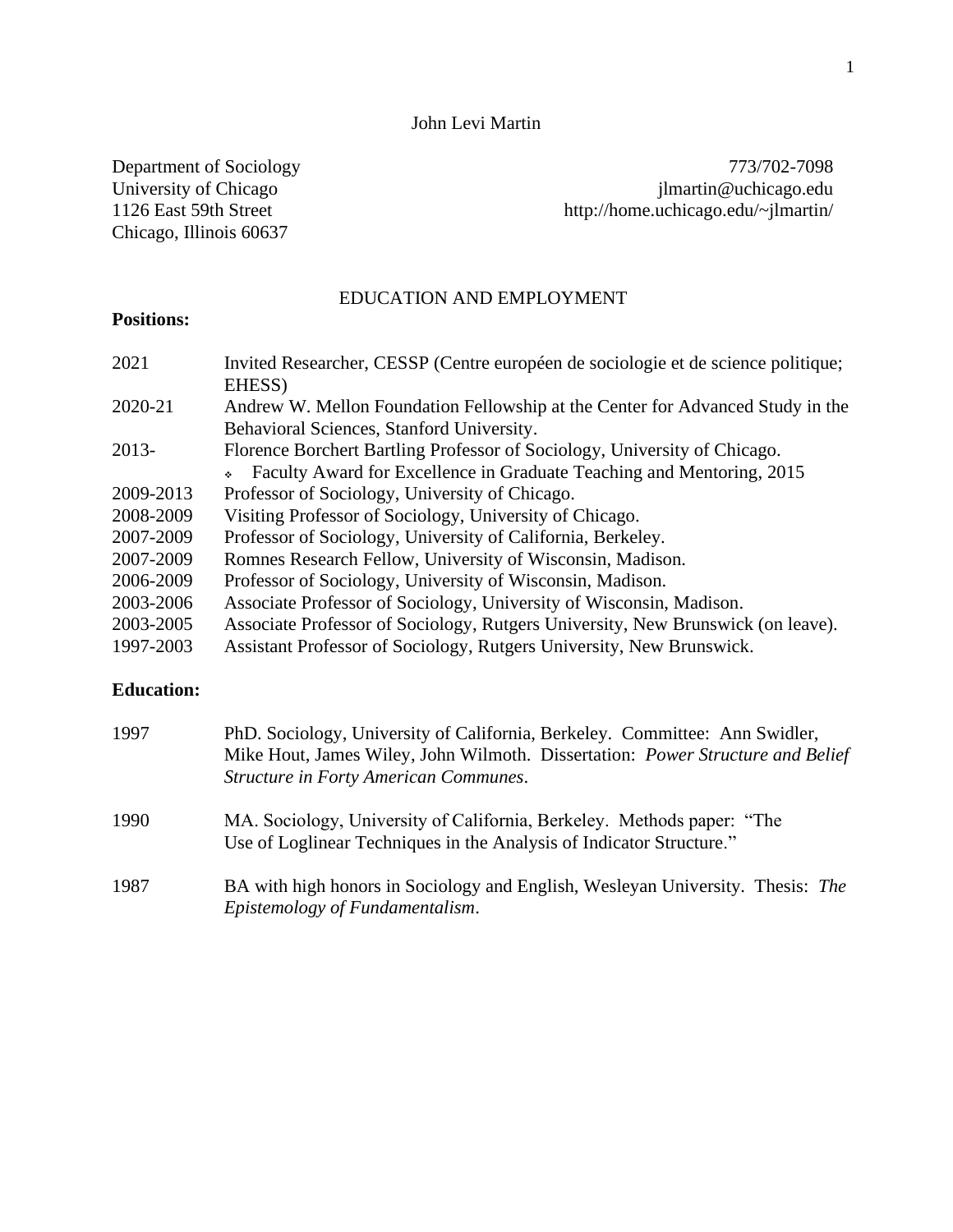# WORKS

# **Books:**

| 2021             | The Explanation of Social Action, 10 <sup>th</sup> anniversary paperback edition, with a new<br>preface. Oxford University Press.                                                                                       |
|------------------|-------------------------------------------------------------------------------------------------------------------------------------------------------------------------------------------------------------------------|
| 2018             | Thinking Through Statistics. University of Chicago Press.<br>Translation presumably forthcoming Chongqing University Press.                                                                                             |
| 2017             | Thinking Through Methods. University of Chicago Press.<br>Translated as 领悟方法: 社会科学研究中的方法误用及解决之道 by Yong<br>٠<br>Gao. 2020 Chongqing University Press.                                                                   |
| 2015             | Thinking Through Theory. Norton.                                                                                                                                                                                        |
| 2011             | The Explanation of Social Action. Oxford University Press.<br>American Sociological Association Section on Theory, Theory Prize for<br>Outstanding Book, 2012                                                           |
| 2009             | Social Structures. Princeton University Press.<br>American Sociological Association Section on Theory, Theory Prize for<br>÷<br>Outstanding Book, 2010                                                                  |
| <b>Articles:</b> |                                                                                                                                                                                                                         |
| forthcoming      | (With Jan Overgoor and Bogdan State:) "Persistence and Change in Structural<br>Signatures of Tie Formation Over Time." Social Neworks.                                                                                  |
| forthcoming      | (With Alessandra Lembo:) "Response to Vaisey." Sociological Forum.                                                                                                                                                      |
| forthcoming      | (With Monica Lee, Amaç Herdağdelen, and Minsu Park:) "Measuring Mohr Social<br>Capital." Poetics https://doi.org/10.1016/j.poetic.2021.101596.                                                                          |
| forthcoming      | "What Should Sociologists Get Out of Pragmatism?" In The New Pragmatist<br>Sociology: Inquiry, Agency, and Democracy, edited by Christopher Winship, Neil<br>Gross and Isaac Reed. New York: Columbia University Press. |
| forthcoming      | (With Alessandra Lembo:) "The Structure of Cultural Experience." Poetics.                                                                                                                                               |
| forthcoming      | (With Benjamin Rohr:) "How (Not) to Control for Population Size in Ecological<br>Analyses." Sociological Methods & Research.                                                                                            |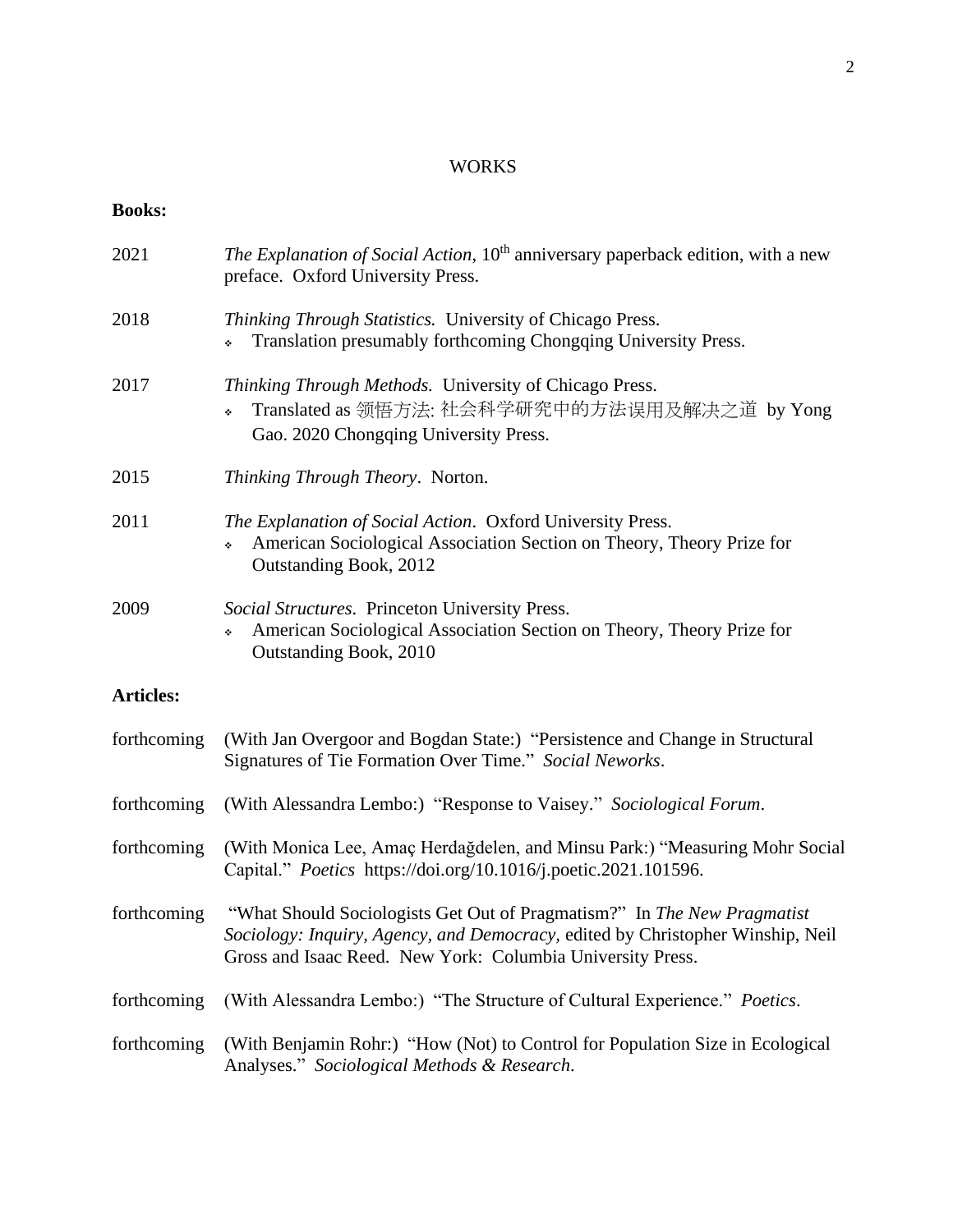| 2021 | "Critical Theory, The Imagination, and the Critique of Judgment: Horkheimer's<br>Vision Reconsidered." Current Perspectives in Social Theory 37: 59-87.                                                                                                                                                                     |
|------|-----------------------------------------------------------------------------------------------------------------------------------------------------------------------------------------------------------------------------------------------------------------------------------------------------------------------------|
| 2021 | (With Hyunku Kwon:) "Commentary, Festinger, Schachter, and Back's Social<br>Pressures in Informal Groups" in Personal Networks: Classic Readings and New<br>Directions in Egocentric Analysis, edited by Mario L. Small, Brea L. Perry, Bernice<br>Pescosolido, and Edward B. Smith. Cambridge: Cambridge University Press. |
| 2021 | (With Jim Murphy:) "Some Methods for the Analysis of Event Sequence Data<br>from Multiple Respondents." Sociological Methods & Research 50(3): 1321-1352                                                                                                                                                                    |
| 2020 | (With Jan Fuhse, Oscar Stuhler, and Jan Riebling:) "Relating Social and Symbolic<br>Relations in Quantitative Text Analysis. A Study of Parliamentary Discourse in the<br>Weimar Republic." Poetics 78: 101363.                                                                                                             |
| 2020 | (With Jim Murphy:) "Networks, Status, and Inequality." Pp. 98-115 in Oxford<br>Handbook of Social Networks, edited by Ryan Light and James Moody.                                                                                                                                                                           |
| 2020 | "Comment on Geodesic Cycle Length Distributions in Delusional and Other Social<br>Networks." Journal of Social Structure 21(1): 77-93, DOI: 10.21307/joss-2020-<br>003.                                                                                                                                                     |
| 2020 | "The Authoritarian Personality." In Blackwell Encyclopedia of Sociology, edited<br>by George Ritzer and Chris Rojek. doi: 10.1002/9781405165518.wbeosa078.pub2                                                                                                                                                              |
| 2020 | (With Alessandra Lembo:) "On the Other Side of Values." American Journal of<br>Sociology 126: 52-98.                                                                                                                                                                                                                        |
| 2020 | (With Nick Judd:) "Tasks for the Political Sociology of the Next Ten Years." Pp.<br>243-266 in The New Handbook of Political Sociology, edited by Thomas Janoski,<br>Cedric De Leon, Joya Misra, and Isaac William Martin. New York: Cambridge.                                                                             |
| 2019 | "See it with Figures." Contemporary Sociology 48: 607-612.                                                                                                                                                                                                                                                                  |
| 2019 | (With Peter McMahan and Adam Slez:) "Local Network Regressions." Socius 5:<br>1-7. https://doi.org/10.1177/2378023119845758                                                                                                                                                                                                 |
| 2019 | "Can Carnal Sociology Bring Together Body and Soul?, or, Who's Afraid of<br>Christian Wolff?" Pp. 115-136 in the Oxford Handbook of Cognitive Sociology,<br>edited by Wayne Brekhus and Gabriel Ignatow. New York: Oxford.                                                                                                  |
| 2018 | (With Rick Moore and Jim Murphy:) "Protest Movements and Citizen Discontent:<br>Occupy Wall Street and The Tea Party." Sociological Forum 33: 575-595.                                                                                                                                                                      |
| 2018 | (With Chad Borkenhagen:) "Status and Career Mobility in Organizational Fields:<br>Chefs and Restaurants in the United States, 1990 – 2013." Social Forces 97: 1–26.                                                                                                                                                         |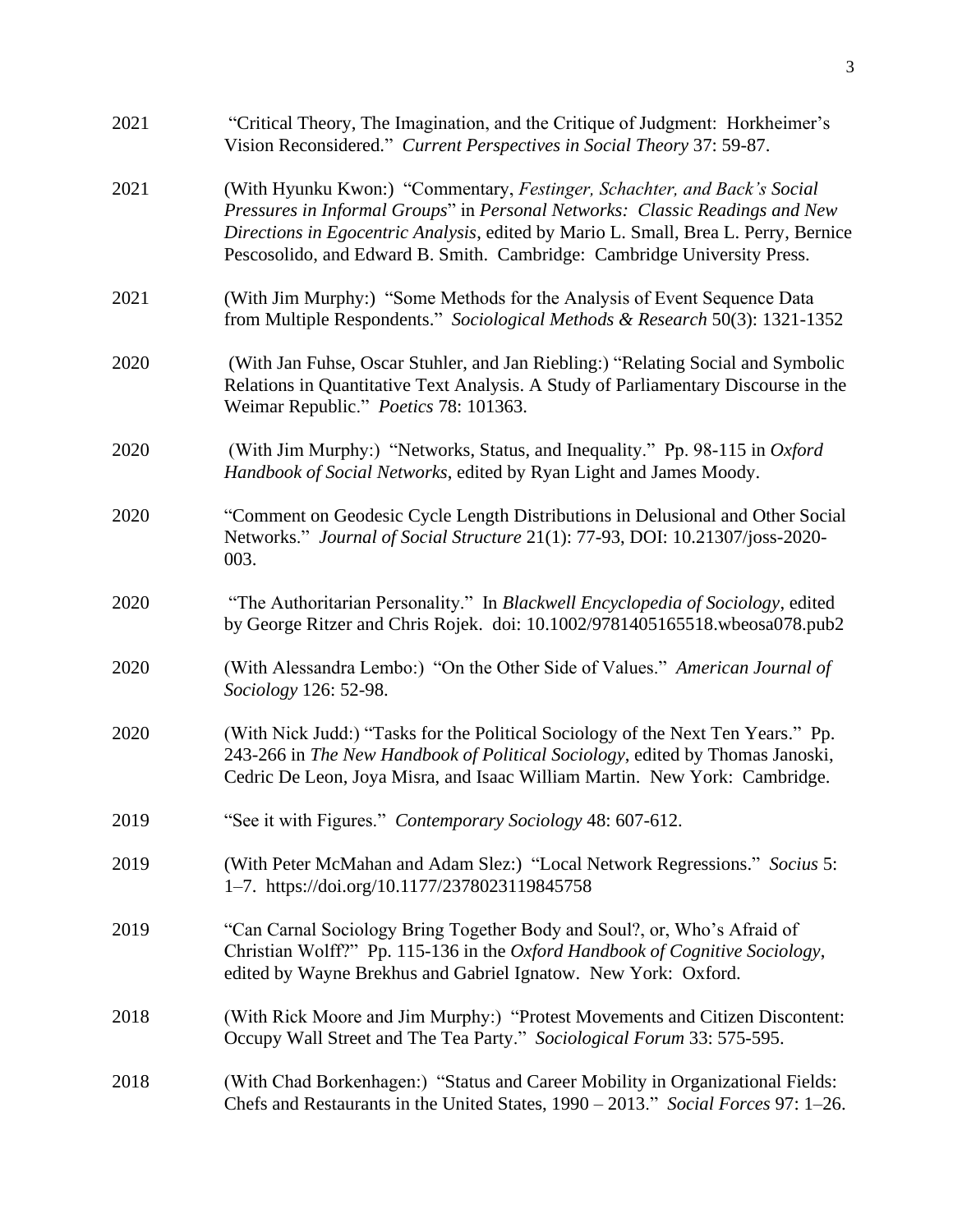| 2018 | "Heuristics for Discovery." Sociologica 12:45-52.                                                                                                                                                                                      |
|------|----------------------------------------------------------------------------------------------------------------------------------------------------------------------------------------------------------------------------------------|
| 2018 | "Getting Off the Cartesian Clothesline." Sociological Theory 36: 194-200.                                                                                                                                                              |
| 2018 | (With Monica Lee:) "Doorway to the Dharma of Duality." Poetics 68: 18-30.                                                                                                                                                              |
| 2018 | (With Monica Lee:) "A Formal Approach to Meaning." Poetics 68: 10-17.                                                                                                                                                                  |
| 2018 | "Bourdieu's Unlikely Contribution to the Human Sciences." Pp. 435-453 in The<br>Oxford Handbook of Pierre Bourdieu, edited by Thomas Medvetz and Jeffrey<br>Sallaz. New York: Oxford.                                                  |
| 2017 | "The Structure of Node and Edge Generation in a Delusional Social Network."<br>Journal of Social Structure 18(5): DOI: 10.21307/joss-2018-005.                                                                                         |
| 2017 | "The Human Condition and the Theory of Action." Pp. $49 - 74$ in The Anthem<br>Companion to Hannah Arendt, edited by Peter Baehr. London: Anthem Press.                                                                                |
| 2017 | "The Birth of The True, The Good, and The Beautiful: Toward an Investigation of<br>the Structures of Social Thought." Current Perspectives in Social Theory 35: 3–56.<br>2017 Outstanding Author Contribution, Emerald Publisher, CPST |
| 2016 | "Field Theory and Self-Organization." Zeitschrift für theoretische Soziologie 5:<br>158-181.                                                                                                                                           |
| 2016 | (With Tod van Gunten and Misha Teplitskiy:) "Consensus, Polarization and<br>Alignment in the Economics Profession." Sociological Science 3: DOI<br>10.15195/v3.a45.                                                                    |
| 2016 | "Comment on Guo, Li, Wang, Cai and Duncan." SocArXiv. DOI:<br>10.17605/osf.io/rgxcn.                                                                                                                                                   |
| 2016 | "The Dimensionality of Discrete Factor Analyses." Quality and Quantity 50:2451-<br>2467.                                                                                                                                               |
| 2016 | "Towards a Nightmare-Resistant Sociology." Contemporary Sociology 45: 535-<br>542.                                                                                                                                                     |
| 2016 | (With Adam Slez and Chad Borkenhagen:) "Some Provisional Techniques for<br>Quantifying the Degree of Field Effect in Social Data." Socius 2: $1 - 18$ .                                                                                |
| 2016 | "Simmel and Rickert on Aesthetics and Historical Explanation." Pp. 113 – 148 in<br>Theories of Action and Morality. Perspectives from Philosophy and Social Theory,<br>edited by Mark Alznauer and José Maria Torralba. Olms Verlag.   |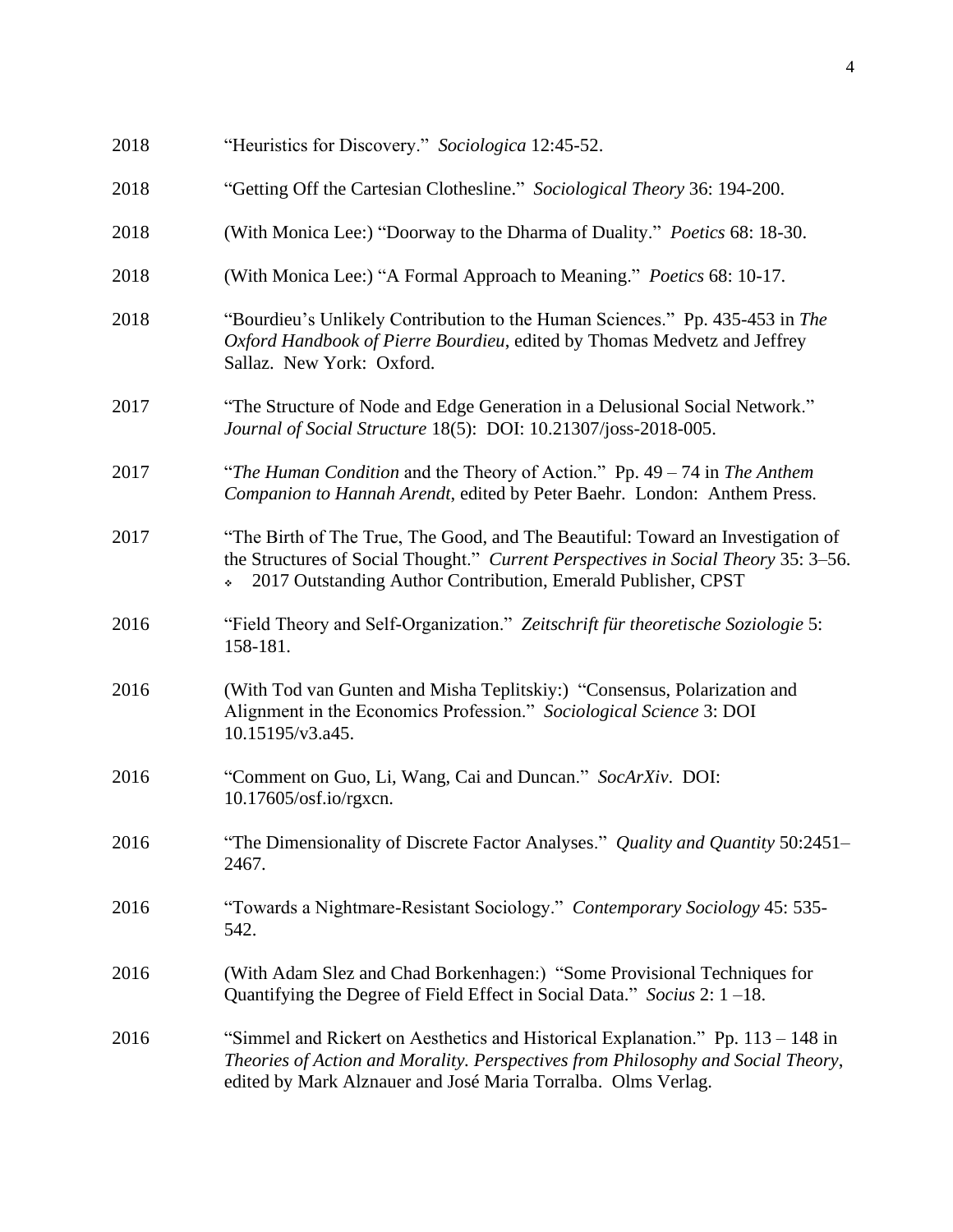| 2015 | (With Monica Lee:) "Surfeit and Surface." Big Data and Society 2(2), DOI:<br>10.1177/2053951715604334                                                                                                                                                                  |
|------|------------------------------------------------------------------------------------------------------------------------------------------------------------------------------------------------------------------------------------------------------------------------|
| 2015 | (With James A. Wiley, Stephen Herschkorn and Jason Bond:) "A New Extension<br>of the Binomial Error Model for Responses to Items of Varying Difficulty in<br>Educational Testing and Attitude Surveys." PLoS ONE 10(11): e0141981.<br>doi:10.1371/journal.pone.0141981 |
| 2015 | "Opportunities for Further Examinations of the Form of the Form." Revue 17:56-<br>59.                                                                                                                                                                                  |
| 2015 | (With Monica Lee:) "Response to Biernacki, Reed, and Spillman." American<br>Journal of Cultural Sociology 3: 380-415.                                                                                                                                                  |
| 2015 | (With Ben Merriman:) "A Social Aesthetics as a General Cultural Sociology?" Pp.<br>132-148 in International Handbook of Sociology of Sociology of Art and Culture,<br>edited by Laurie Hanquinet and Mike Savage. London: Routledge.                                   |
| 2015 | "Peirce and Spencer-Brown on Probability, Chance and Lawfulness." Cybernetics<br>and Human Knowing 22: 9-33.                                                                                                                                                           |
| 2015 | (With Jacob Habinek and Benjamin Zablocki:) "Double-Embeddedness: Spatial<br>and Relational Contexts of Tie Persistence and Re-Formation." Social Networks<br>42: 27-41.                                                                                               |
| 2015 | (With Monica Lee:) "Social Structure." Pp. 713–718 International Encyclopedia<br>of the Social & Behavioral Sciences, 2nd edition, edited by James D. Wright.<br>Volume 22. Oxford: Elsevier.                                                                          |
| 2015 | (With Monica Lee:) "Coding, Counting, and Cultural Cartography." American<br>Journal of Cultural Sociology 3: 1-33.                                                                                                                                                    |
| 2015 | "What is Ideology?" Sociologia, Problemas e Práticas 77: 9-31.                                                                                                                                                                                                         |
| 2015 | (With Forest Gregg:) "Was Bourdieu a Field Theorist?" Pp. 39- 61 in Bourdieu's<br>Theory of Social Fields: Concepts and Applications, edited by Mathieu Hilgers and<br>Eric Mangez. Oxon, UK: Routledge.                                                               |
| 2014 | (With Dieter Vandebroeck:) "'Verklaren <sup>2</sup> '. Een interview met John Levi Martin<br>over verklaringen, causaliteit en 'sociale esthetica." Sociologos—Tijdschrift voor<br>Sociologie 35: 212-236.                                                             |
|      | English version: "(Explaining)?: John Levi Martin Talks Explanations, Causality<br>and Social Aesthetics." Irish Journal of Sociology 22: 102–26.                                                                                                                      |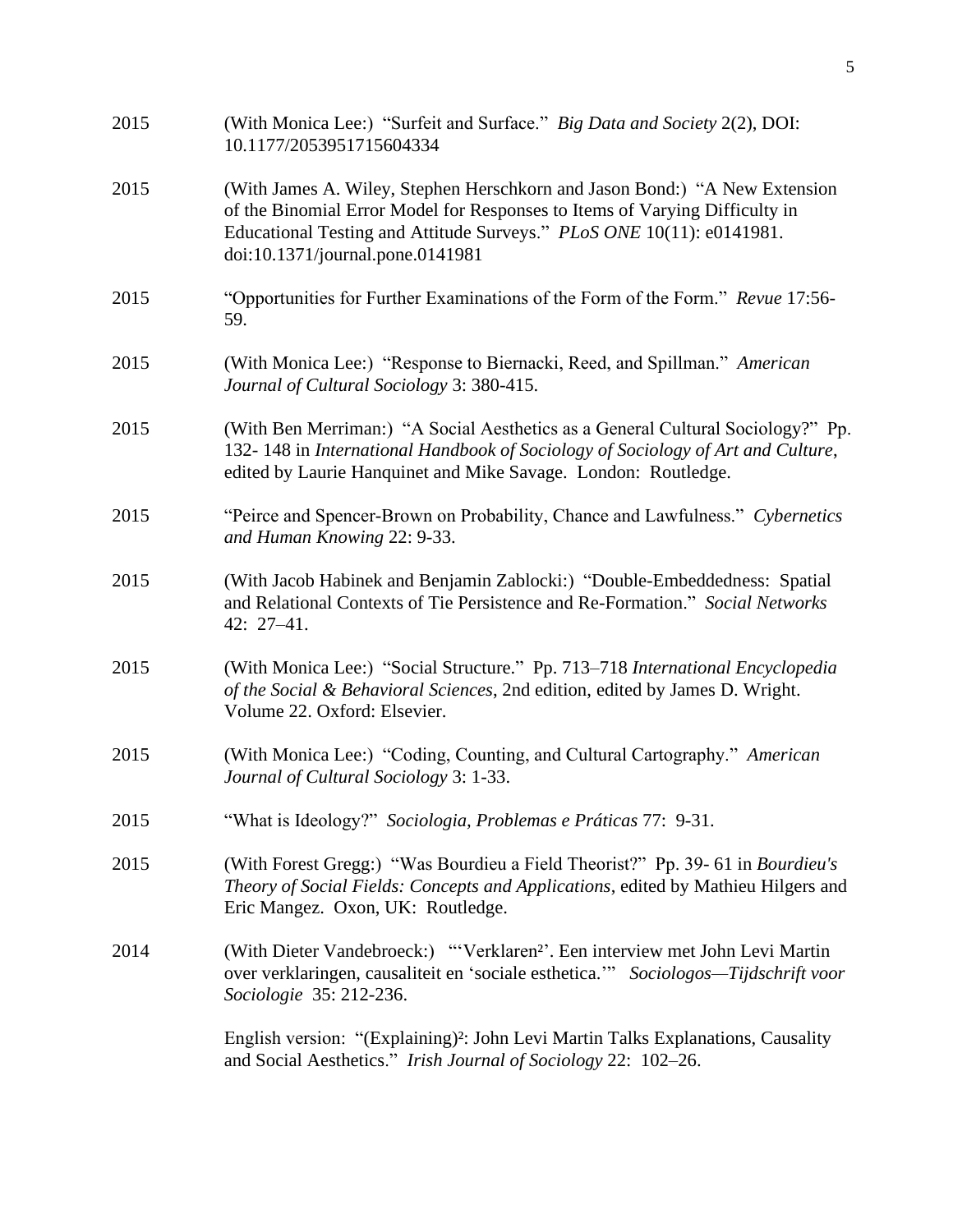| 2014 | "Action and Reaction: Response to Bradford." Current Perspectives in Social<br>Theory 32: $231 - 258$ .                                                                                                                                                                                                                                                                                 |
|------|-----------------------------------------------------------------------------------------------------------------------------------------------------------------------------------------------------------------------------------------------------------------------------------------------------------------------------------------------------------------------------------------|
| 2014 | "Spatial Processes and Galois/Concept Lattices." Quality and Quantity 48: 961-<br>981.                                                                                                                                                                                                                                                                                                  |
| 2014 | "The Crucial Place of Sexual Judgment for Field Theoretic Inquiries." Pp. 171-188<br>in Sexual Fields: Toward a Sociology of Collective Sexual Life, edited by Adam<br>Isaiah Green. Chicago: University of Chicago Press.                                                                                                                                                              |
| 2012 | (With Tod van Gunten and Benjamin D. Zablocki:) "Charisma, Status and Gender<br>in Groups with and without Gurus." Journal for the Scientific Study of Religion<br>51:20-41.                                                                                                                                                                                                            |
| 2011 | "Stranger Danger: A Comment on 'Strange Music." Pp. 75-89 in Bell, Michael<br>M, and Andrew Abbott, Judith Blau, Diana Crane, Stacy Holman Jones, Shamus<br>Kahn, Vanina Leschziner, John Levi Martin, Christopher McRae, Marc Steinberg,<br>and John Chappell Stowe. The Strange Music of Social Life: A Dialogue on<br>Dialogic Sociology. Ann Goetting, ed. Temple University Press. |
| 2011 | "Immanuel Kant: A Grammar for the Relation between Cognition and Action." Pp.<br>279-288 in Sociological Insights of Great Thinkers, edited by Christofer Edling and<br>Jens Rydgren. Praeger.                                                                                                                                                                                          |
| 2010 | "Life's a Beach but You're an Ant, and Other Unwelcome News for the<br>Sociology of Culture." Poetics 38: 228-243.                                                                                                                                                                                                                                                                      |
| 2010 | (With Monica Lee:) "Wie entstehen große sozialen Strukturen?" Pp. 117-136 in<br>Relationale Soziologie: Zur kulturellen Wende der Netzwerkforschung, edited by<br>Jan Fuhse and Sophie Mützel. Wiesbaden: VS Verlag.                                                                                                                                                                    |
| 2010 | (With Matt Desmond:) "Political Position and Social Knowledge." Sociological<br>Forum 25:1-26.                                                                                                                                                                                                                                                                                          |
| 2009 | "The Formation and Stabilization of Vertical Hierarchies among Adolescents:<br>Towards a Quantitative Ethology of Dominance among Humans." Social<br>Psychology Quarterly 72: 241-264.                                                                                                                                                                                                  |
| 2007 | (With Adam Slez:) "Political Action and Party Formation in the United States<br>Constitutional Convention." American Sociological Review 72:42-67.                                                                                                                                                                                                                                      |
| 2006 | "Jointness and Duality in Algebraic Approaches to Dichotomous Data."<br>Sociological Methods and Research 35:159-192.                                                                                                                                                                                                                                                                   |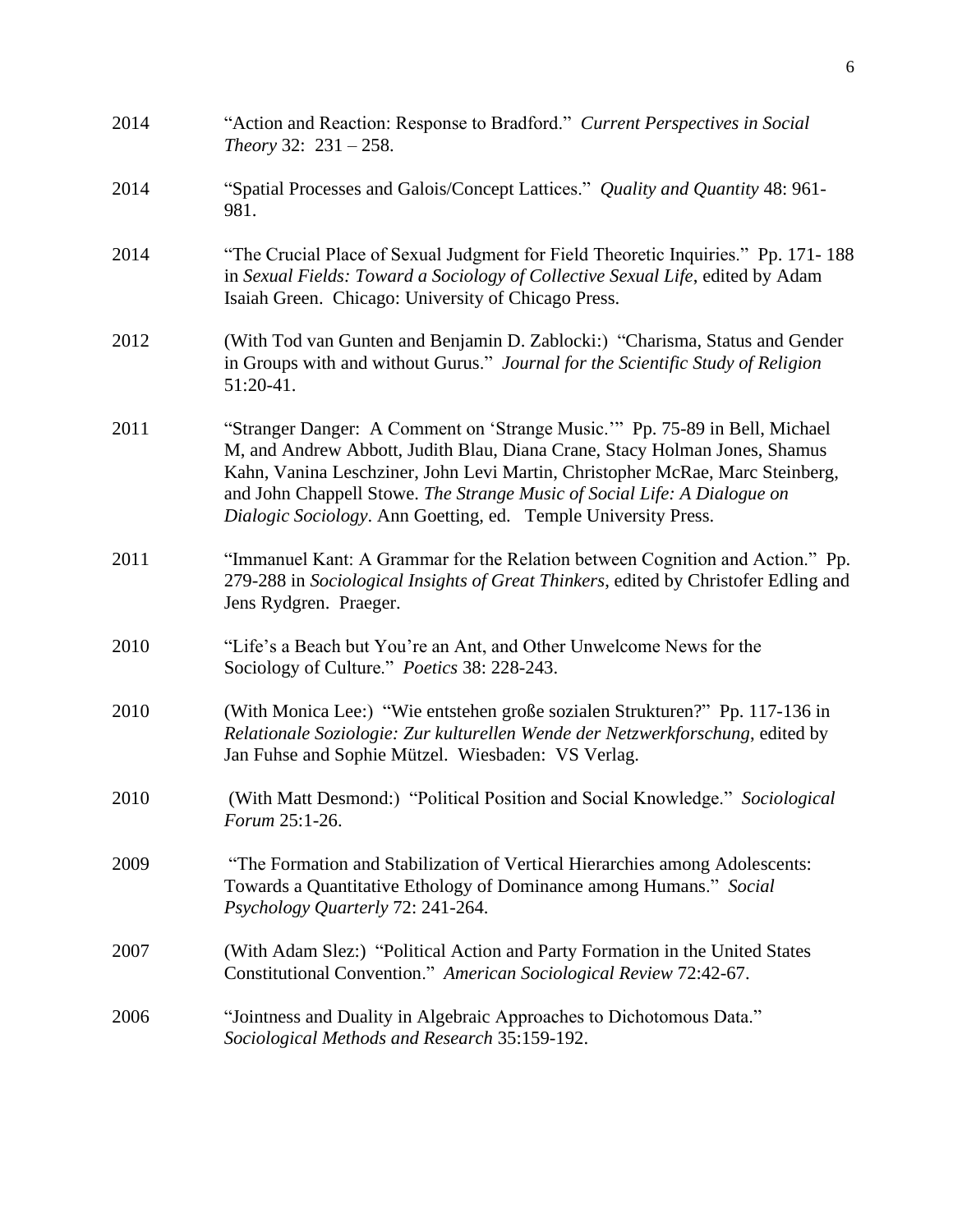| 2006 | (With King-To Yeung:) "Persistence of Close Personal Ties over a Twelve Year<br>Period." Social Networks 28:331-362.                                                |
|------|---------------------------------------------------------------------------------------------------------------------------------------------------------------------|
| 2006 | (With Matt George:) "Theories of Sexual Stratification: Toward an Analytics of the<br>Sexual Field and a Theory of Sexual Capital." Sociological Theory 24:107-132. |
| 2005 | "The Objective and Subjective Rationalization of War." <i>Theory and Society</i> 34:<br>229-275.                                                                    |
| 2005 | "Is Power Sexy?" American Journal of Sociology 111:408-446.                                                                                                         |
| 2004 | (With Sylvia Fuller:) "Gendered Power Dynamics in Intentional<br>Communities." Social Psychology Quarterly 67:369-384.                                              |
| 2003 | "What is Field Theory?" American Journal of Sociology 109: 1-49.                                                                                                    |
| 2003 | (With King-To Yeung:) "The Use of the Conceptual Category of Race in<br>American Sociology, 1937-1999." Sociological Forum 18:521-543.                              |
| 2003 | (With Sylvia Fuller:) "Women's Status in Eastern NRMs." Review of Religious<br>Research 44:354-369.                                                                 |
| 2003 | (With King-To Yeung:) "The Looking Glass Self: An Empirical Test and<br>Elaboration." Social Forces 81:843-879.                                                     |
| 2003 | (With James Wiley and Dennis Osborn:) "Social Networks and Unobserved<br>Heterogeneity for Risk of AIDS." Population Research and Policy Review 22:65-<br>90.       |
| 2002 | "Power, Authority, and the Constraint of Belief Systems." American Journal of<br>Sociology 107: 861-904.<br>First annual Roger V. Gould prize, 2004.<br>÷           |
| 2002 | "Some Algebraic Structures for Diffusion in Social Networks." Journal of<br>Mathematical Sociology 26: 123-146.                                                     |
| 2001 | (With King-To Yeung and Benjamin Zablocki:) "The Urban Communes Data Set:<br>A Gold Mine for Secondary Analysis." Connections 24:54-59.                             |
| 2001 | "On the Limits of Sociological Theory." Philosophy of the Social Sciences 31:187-<br>223.                                                                           |
| 2001 | "The Authoritarian Personality 50 Years Later: What Lessons are There for<br>Political Psychology?" Political Psychology 22: 1-26.                                  |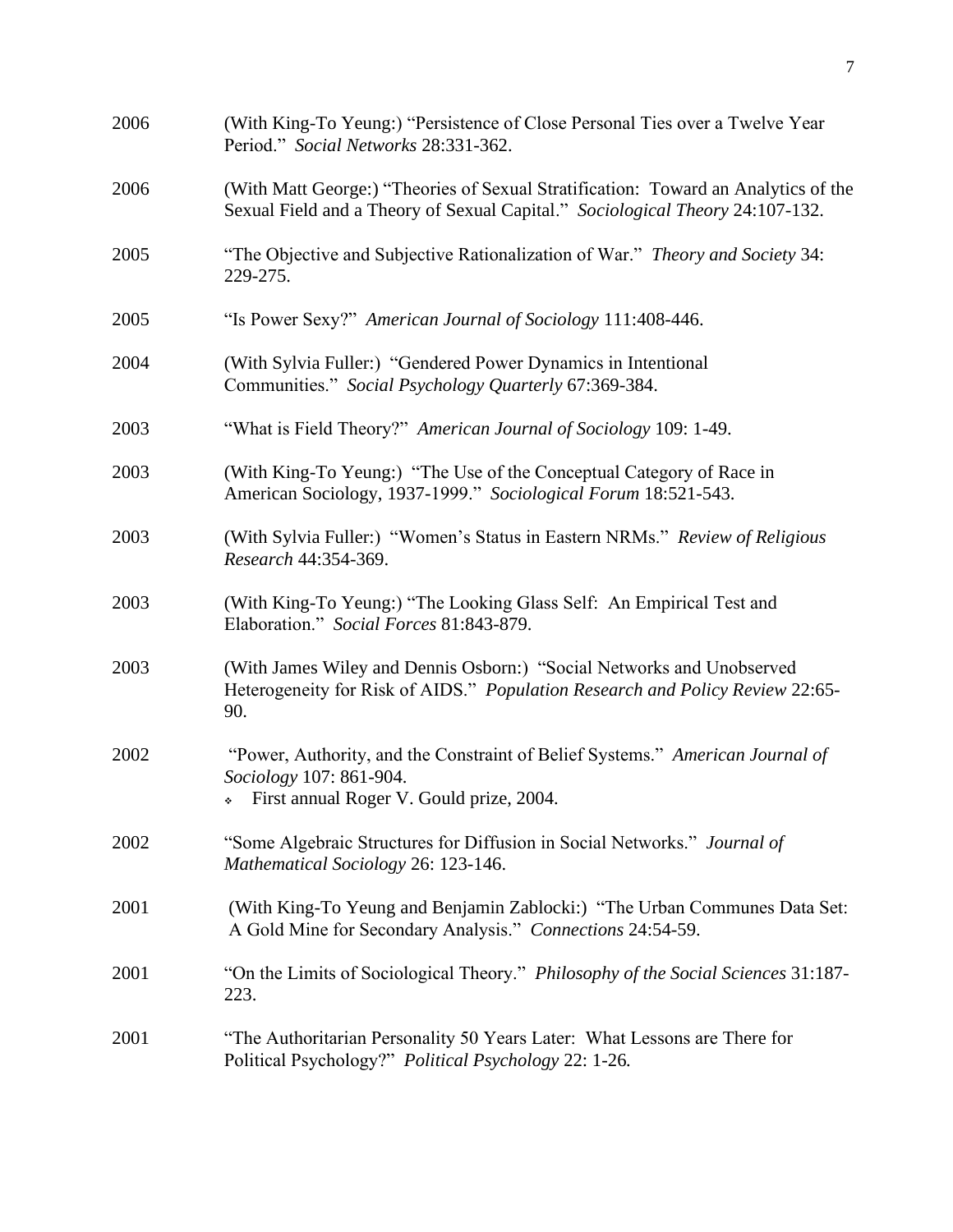| 2000 | "The Relation of Aggregate Statistics on Belief to Culture and Cognition." Poetics<br>28:5-20.                                                                          |
|------|-------------------------------------------------------------------------------------------------------------------------------------------------------------------------|
| 2000 | (With James Wiley:) "Algebraic Representations of Beliefs and Attitudes II:<br>Microbelief Models for Dichotomous Belief Data." Sociological Methodology<br>30:123-164. |
| 2000 | "What Do Animals Do All Day?: On the Totemic Logic of Class Bodies." Poetics<br>27:195-231.                                                                             |
| 1999 | "A General Permutation-Based QAP Analysis for Dyadic Data from Multiple<br>Groups." Connections 22: 50-60.                                                              |
| 1999 | "The Myth of the Consumption-Oriented Economy and the Rise of the Desiring<br>Subject." Theory and Society 28:425-453.                                                  |
| 1999 | (With James Wiley:) "Algebraic Representations of Beliefs and Attitudes: Partial<br>Order Models for Item Responses." Sociological Methodology 29:113-146.              |
| 1999 | "Entropic Measures of Belief System Constraint." Social Science Research 28:111-<br>134.                                                                                |
| 1998 | "Authoritative Knowledge and Heteronomy in Classical Sociological Theory."<br>Sociological Theory 16:99-131.                                                            |
| 1998 | "Structures of Power in Naturally Occurring Communities." Social Networks<br>20:197-225.                                                                                |
| 1996 | "Structuring the Sexual Revolution." Theory and Society 25:105-151.                                                                                                     |
| 1995 | "Chance and Causality: A Comment on Manis and Meltzer." Sociological Theory<br>13:197-202.                                                                              |
|      | <b>Conference Papers:</b>                                                                                                                                               |

2021 "Should Sociologists Solve Problems?" Paper presented at the annual meetings of the American Sociological Association, Cyberspace. 2019 (With Bogdan State, Jan Overgoor, and Lada Adamic:) "Network Formation Processes among U.S. College Students." Paper presented at special conference on Network Ecology, Stanford University, November 8. 2018 (With Benjamin Rohr:) "Size Matters: How to Control for Population Size in Ecological Analyses." Paper presented at the annual meetings of the American Sociological Association, Philadelphia.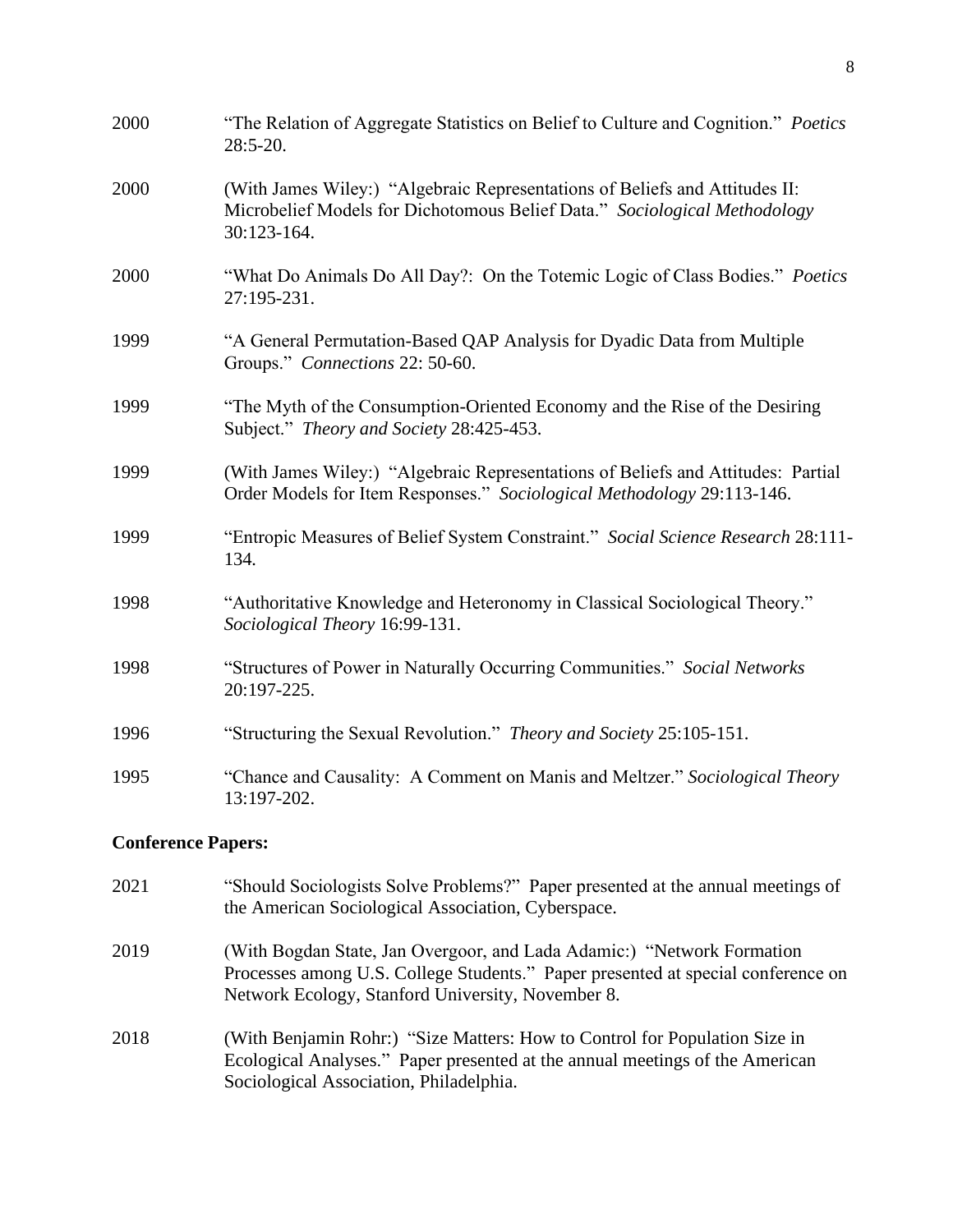| 2017 | (With Ben Merriman:) "Field Theory and the Assumption of Autonomy." Paper<br>presented at the annual meetings of the American Sociological Association,<br>Chicago.                                                                                                      |
|------|--------------------------------------------------------------------------------------------------------------------------------------------------------------------------------------------------------------------------------------------------------------------------|
| 2016 | (With Monica Lee:) Author-meets-critics, Big Data and Society special issue, at<br>the annual meetings of the American Sociological Association, Chicago.                                                                                                                |
| 2016 | (With Chad Borkenhagen:) "Status and Career Mobility in Organizational Fields."<br>Paper presented at the annual meetings of the American Sociological Association,<br>Chicago.                                                                                          |
| 2016 | (With Alessandra Lembo and Rick Moore:) "Formal Procedures for Assessing<br>Qualitative Experience in In-Depth Interviews." Paper presented at special mini-<br>conference, New Directions in Culture and Cognition, Boston, MA; Saturday,<br>March 19.                  |
| 2015 | "What Sociologists Should Get Out of Pragmatism." Paper presented at special<br>conference, Sociology and Pragmatism, University of Chicago, August 21.                                                                                                                  |
| 2015 | "The State of Sexual Field Research." Paper presented at the annual meetings of<br>the American Sociological Association, Chicago.                                                                                                                                       |
| 2014 | "Recognized, yet Still Neglected, Aspects of the Role of Armies in State<br>Formation." Paper presented at special miniconference, Conflict-War-Peace-<br>Security, of the Peace, War and Social Conflict section of the American<br>Sociological Association, Berkeley. |
| 2014 | (With Ben Merriman:) "A Social Aesthetics as a General Cultural Sociology?"<br>Paper presented at the annual meetings of the American Sociological Association,<br>San Francisco.                                                                                        |
| 2013 | "How Ambiguity about Social Rank Breeds Happiness." Paper presented at the<br>annual meetings of the American Sociological Association, New York.                                                                                                                        |
| 2010 | "Secret Plans for Mathematical Sociology REVEALED." Paper presented at the<br>annual meetings of the American Sociological Association, Atlanta.                                                                                                                         |
| 2008 | "Don't Bogart that Joint Homomorphic Reduction, or, When You Reduce the<br>Complexity of Social Life to a Bunch of Ones and Zeros, From Where Do You Get<br>the Ones?" Paper presented at the annual meetings of the American Sociological<br>Association, Boston.       |
| 2007 | (With Adam Slez:) "Political Action and Party Formation in the United States<br>Constitutional Convention." Paper presented at the annual meetings of the<br>American Political Science Association, Chicago.                                                            |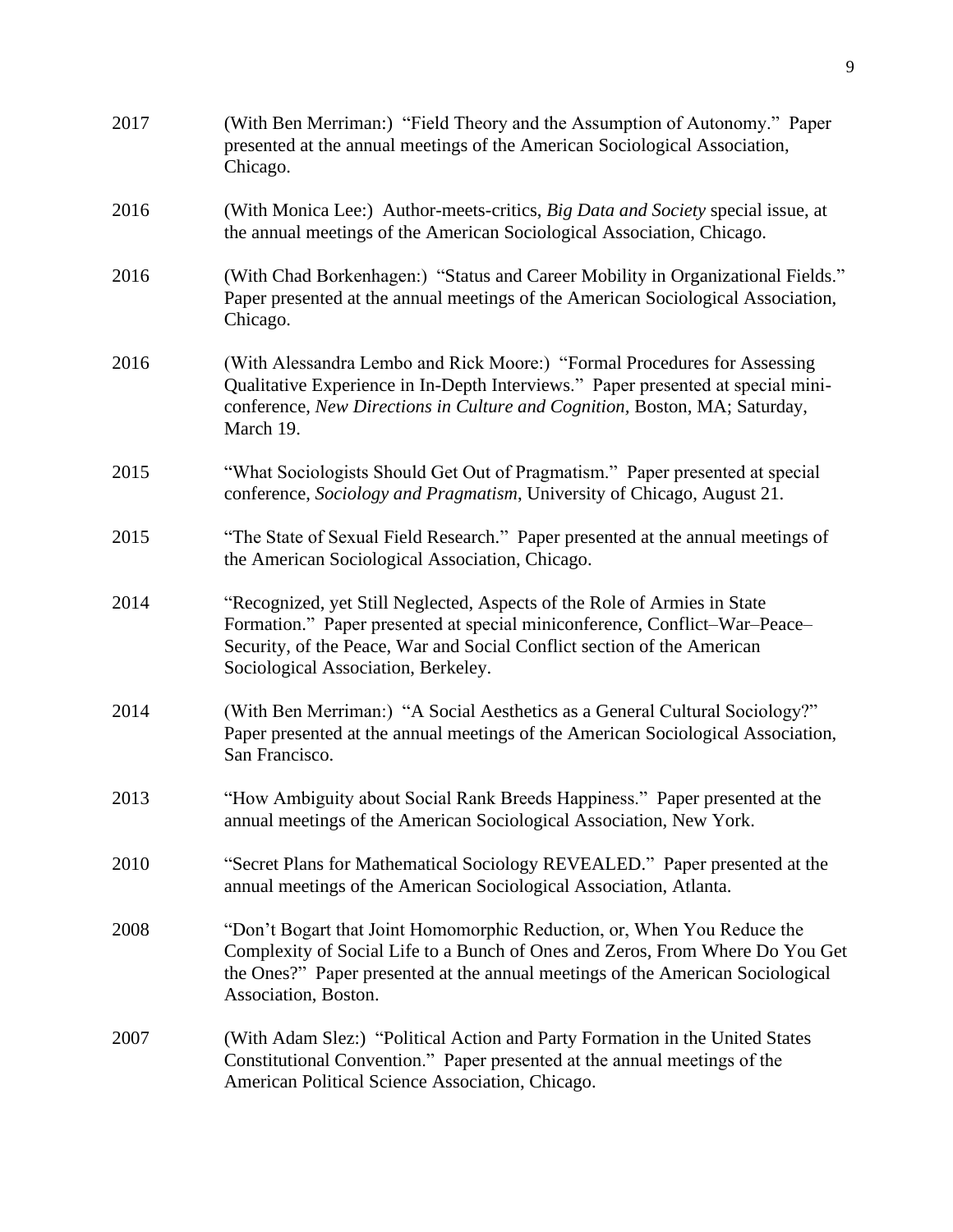| 2007 | "Towards a Social Aesthetics." Paper presented at special session on extreme<br>theory at the annual meetings of the American Sociological Association, New York<br>City.                                                                                                                |
|------|------------------------------------------------------------------------------------------------------------------------------------------------------------------------------------------------------------------------------------------------------------------------------------------|
| 2006 | (With Adam Slez:) "Political Action and Party Formation in the United States<br>Constitutional Convention." Paper presented at the annual meetings of the<br>American Sociological Association, Montreal.                                                                                |
| 2006 | "The Dimensionality of Discrete Factor Analyses and the Relations of Some<br>Algebraic Approaches." Paper presented at the annual meetings of the American<br>Sociological Association, Montreal.                                                                                        |
| 2005 | (With James Wiley and Stephen Herschkorn:) "A New Extension of the Binomial<br>Error Model for Responses to Items of Varying Difficulty in Educational Testing<br>and Social Surveys." Paper presented at the annual meetings of the American<br>Sociological Association, Philadelphia. |
| 2004 | "The Objective and Subjective Rationalization of War." Paper presented at the<br>annual meetings of the American Sociological Association, San Francisco.                                                                                                                                |
| 2003 | "What's in a Phoneme? Comment on Lieberson's A Matter of Taste." Paper<br>presented at the annual meetings of the American Sociological Association, Atlanta.                                                                                                                            |
| 2003 | "What Do We Mean by Meaning? Social Networks, Duality and Culture." Paper<br>presented at the annual meetings of the American Sociological Association, Atlanta.                                                                                                                         |
| 2003 | (With King-To Yeung:) "Persistence of Close Personal Ties over a Twelve Year<br>Period." Paper presented at the annual meetings of the American Sociological<br>Association, Atlanta.                                                                                                    |
| 2002 | (With King-To Yeung:) "The Use of Conceptual Category of Race in American<br>Sociology, 1937-1999." Paper presented at the annual meetings of the American<br>Sociological Association, Chicago.                                                                                         |
| 2002 | "A Formal Approach to the Study of Belief Systems and Some Findings." Paper<br>presented at the annual meetings of the American Sociological Association,<br>Chicago.                                                                                                                    |
| 2001 | (With Sylvia Fuller:) "Gender Differences in Status in Naturally Occurring<br>Communities." Paper presented at the annual meetings of the American<br>Sociological Association, Anaheim.                                                                                                 |
| 2001 | (With King-To Yeung:) "The Looking Glass Self: An Empirical Test and<br>Elaboration." Paper presented at the annual meetings of the American Sociological<br>Association, Anaheim.                                                                                                       |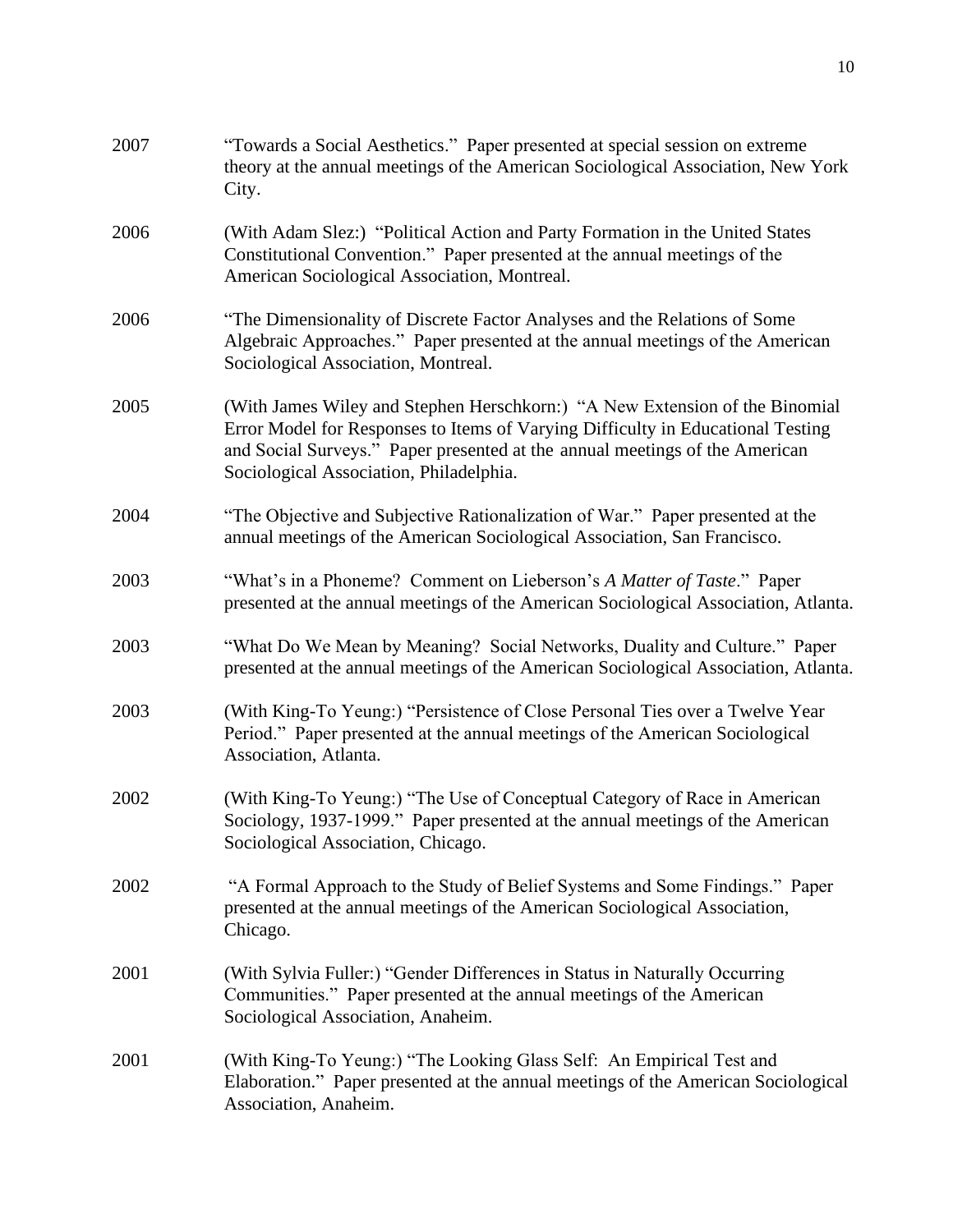| 2001 | "What's in a Phoneme? Comment on Lieberson's A Matter of Taste." Paper<br>presented at author meets critic section at the annual meetings of the Eastern<br>Sociological Association, Philadelphia.                                    |
|------|----------------------------------------------------------------------------------------------------------------------------------------------------------------------------------------------------------------------------------------|
| 2000 | (With James Wiley:) "Algebraic Representations of Beliefs and Attitudes II:<br>Microbelief Models for Survey Data." Paper presented at the annual meetings of the<br>American Sociological Association, Washington DC.                 |
| 1999 | "Aggregate Approaches to Beliefs and Social Cognition." Paper presented at the<br>Conference, Toward a Sociology of Culture and Cognition, November 12-13,<br>Rutgers University, New Brunswick.                                       |
| 1999 | "Structural Properties of Power Networks and Subjective Legitimacy." Paper<br>presented at the 1999 meetings of the American Sociological Association, Chicago.                                                                        |
| 1999 | (With James Wiley:) "Fighting AIDS through Social Networks: Some<br>Unanticipated Consequences." Paper presented at the 1999 meetings of the<br>American Sociological Association, Chicago.                                            |
| 1999 | "Natural Categories in Political Cognition." Paper presented at the Fourth<br>sesquiannual Rutgers-Princeton Conference: Dialogues on Culture and Cognition.                                                                           |
| 1998 | "The Myth of the Consumption-Oriented Economy and the Rise of the Desiring<br>Subject." Paper presented at the 1998 meetings of the American Sociological<br>Association, San Francisco.                                               |
| 1997 | "Power, Influence, and Cultures of Legitimacy." Paper presented at the 1997<br>meetings of the American Sociological Association, Toronto.                                                                                             |
| 1997 | "What Do Animals Do All Day?: On the Totemic Logic of Class Bodies." Paper<br>presented at the Third sesquiannual Rutgers-Princeton Conference: Dialogues on<br>Culture and Cognition.                                                 |
| 1997 | (With Matt George.) "Theories of Sexual Stratification: Towards an Analytics of<br>the Sexual Field and a Theory of Sexual Capital." Paper presented at the 1997<br>meetings of the American Sociological Association, Toronto.        |
| 1996 | "Dialectic of Stupidity, or How I Learned to Stop Worrying and Love the<br>Hermeneutic Circle: On the Limits of Sociological Theory." Paper presented at the<br>1996 meetings of the American Sociological Association, New York City. |
| 1994 | "A New Approach to the Study of the Crystallization of Beliefs." Paper presented<br>at the 1994 meetings of the American Sociological Association, Los Angeles.                                                                        |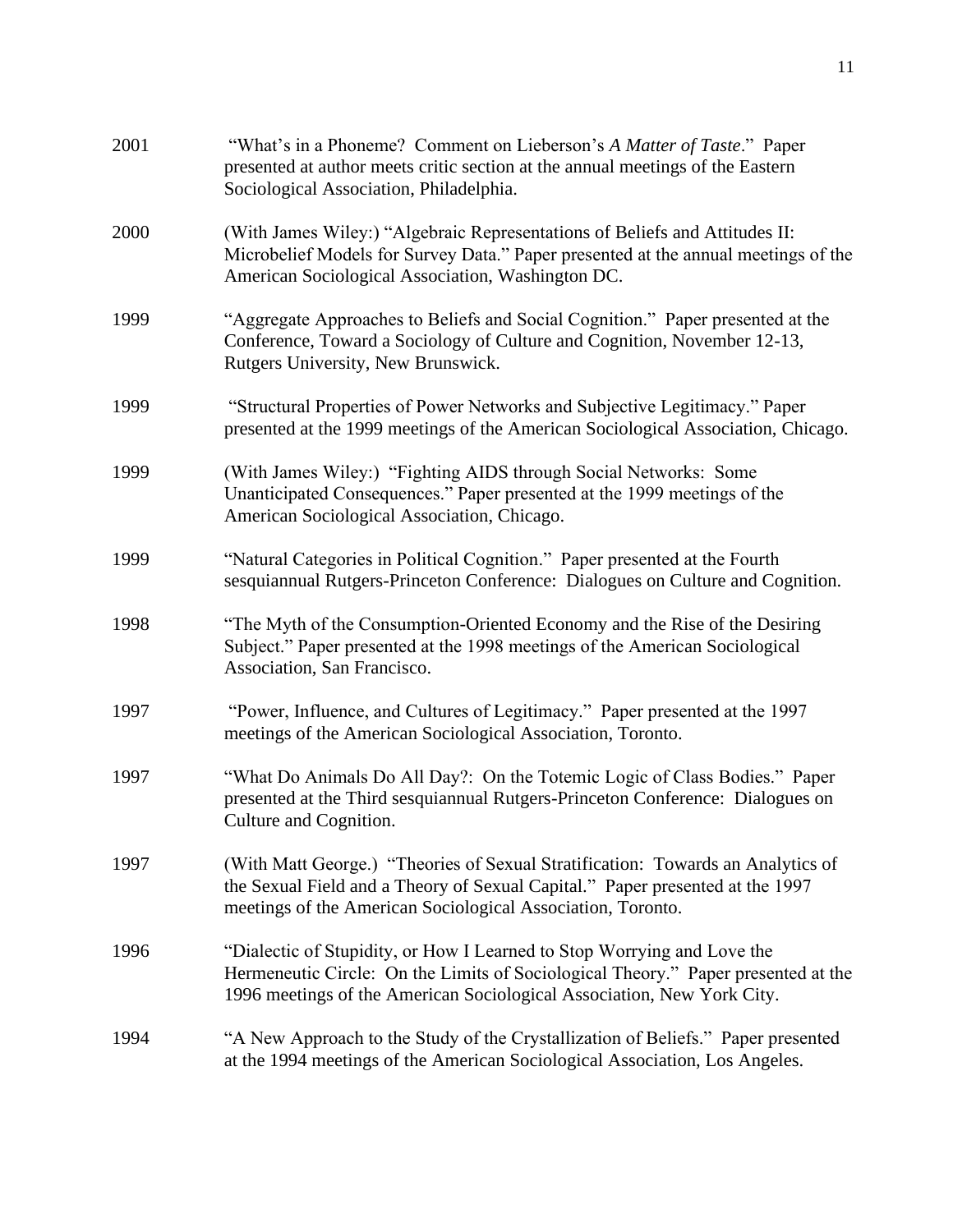#### **Invited Presentations** (Past five years or so):

EPoS (Winter Summit 2021, Innsbruck, December 17, 2021), "Giving Reasons."

Sequence Analysis Association (Webinar series, December 2, 2021), "Some Methods for the Analysis of Event Sequence Data from Multiple Respondents" (with Jim Murphy).

Sciences Po (Centre Emile Durkheim, Bordeaux, October 8, 2021), "Protest Movements and Citizen Discontent."

École Polytechnique/École normale supérieure Paris-Sarclay (CREST/Seminar Quantitativisme réflexif, September 24, 2021), "The Decline of Deference: Interparty Interaction in the German Parliament, 1919-1932."

University of Copenhagen (Copenhagen Center for Social Data Analysis, September 17, 2021), "The Philosophy of the Predicted Human: The Implications of Machine Prediction for the Theory of Action, and Vice-Versa."

Mathematics for Social Sciences and Arts—Algebraic Modeling (University of Niš, Serbia, May 25, 2021), "Algebraic Structures for Social Data."

University of Arizona (Department of Sociology, January 30, 2020), "Never Send a Statistician do to a Sociologist's Job."

INSEAD, Fontainebleau (Organizational Behavior Seminars, September 16, 2019), "Deference and Signaling among Political Elites: The Case of the Weimar Parliament."

Ninth Political Sociology Workshop (Renmin University/University of Chicago Center at Beijing, July 17, 2019), "Competition and Party Formation."

Zhejiang University (Department of Sociology, July 15, 2019), "The Structure of Sonic Experience" (with Alessandra Lembo).

Duke University (Department of Sociology, December 14, 2018), "Never Send a Statistician do to a Sociologist's Job."

University of Wisconsin (Department of Sociology, November 28, 2018), "Never Send a Statistician do to a Sociologist's Job."

UCLA (Comparative Workshop, June 7, 2018), "Size Matters: How to Control for Population Size in Ecological Analyses" (with Benjamin Rohr).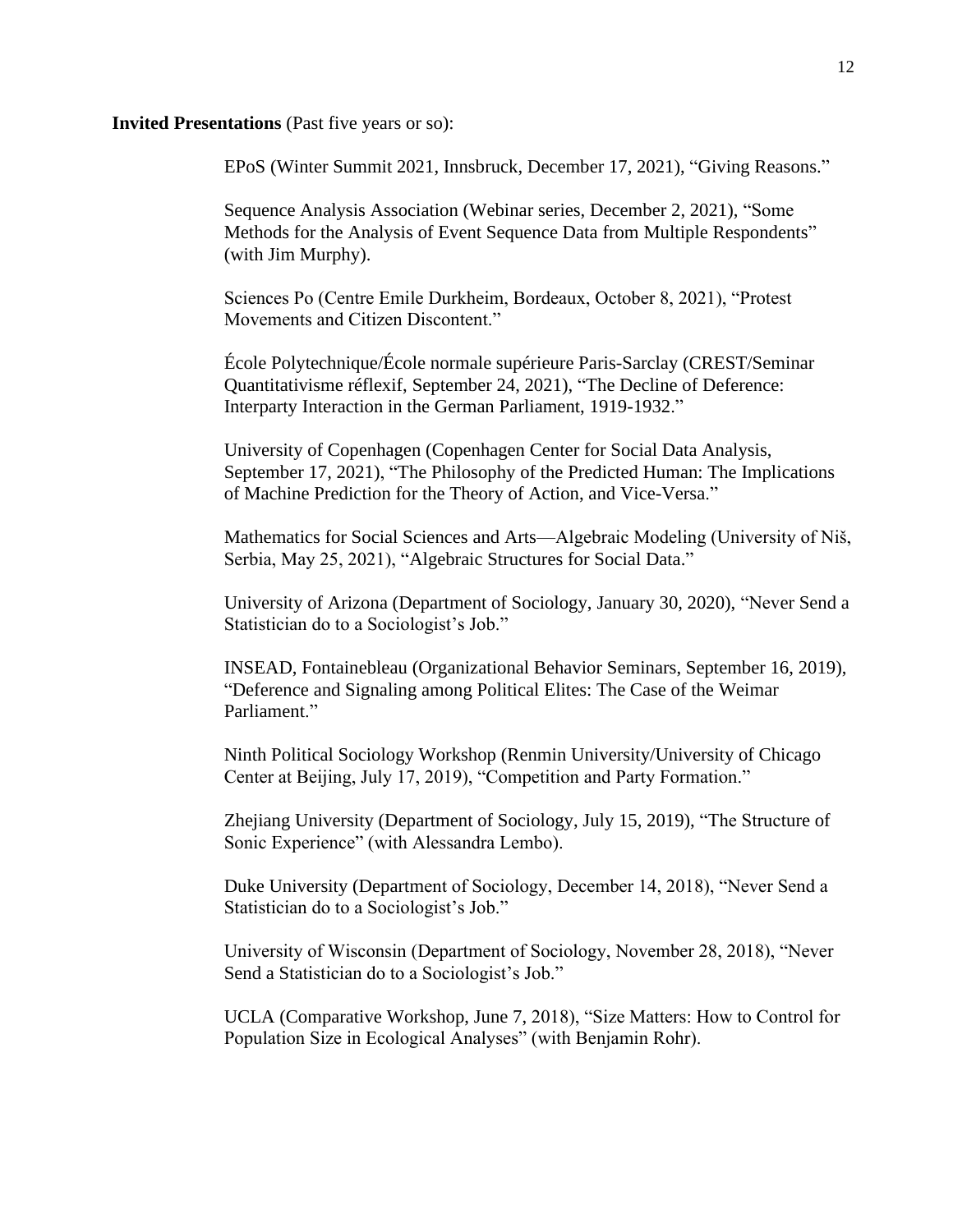New York University (Sociology Department, April 9, 2018), "Alignment, the Emergence of Political Fields, and the Nature of Political Action, with Special Reference to Weimar Germany."

Rutgers University (Sociology Department/Dean's Lecture Series, April 5, 2018), "On the Other Side of Values" (with Alessandra Lembo).

Michigan State University (Department of Sociology, March 23, 2018), "Never Send a Statistician do to a Sociologist's Job."

McGill University (Desautels Faculty of Management, February 16, 2018), "Status and Career Mobility in US Chefs" (with Chad Borkenhagen).

Stanford University (Conference on Networks and Culture, October 6 and 7, 2017), "The End of Networks?"

Mannheim University (Mannheim Center for European Research, September 12, 2017), "Alignment, the Emergence of Political Fields, and the Nature of Political Action, with Special Reference to Weimar Germany."

Humboldt University, Berlin (Sociology Department, May 9, 2017), "The Differentiation of Differentiation."

Ohio State University (Sociology Department, February 17, 2017), "Never Send a Statistician do to a Sociologist's Job."

Columbia University (Sociology Department, January 24, 2017), "Alignment, Realignment, and the Development of Political Fields."

London School of Economics (Sociology Research Seminar, December 7, 2016), "On the Other Side of Values" (with Alessandra Lembo).

King's College London (School of Management and Business, December 5, 2016), "Never Send a Statistician do to a Sociologist's Job."

Konstanz University (Forschungskolloquium Theorie und Gesellschaft, October 24, 2016), "Structures, fields and sociological explanation - a conversation with John Levi Martin."

Invited Speaker, University of Bern (Formalizing Culture Conference, October 22 and 23, 2016), "The Information in Meaning" (with Monica Lee).

University of Virginia (Department of Sociology, September 28, 2016), "On the Other Side of Values" (with Alessandra Lembo).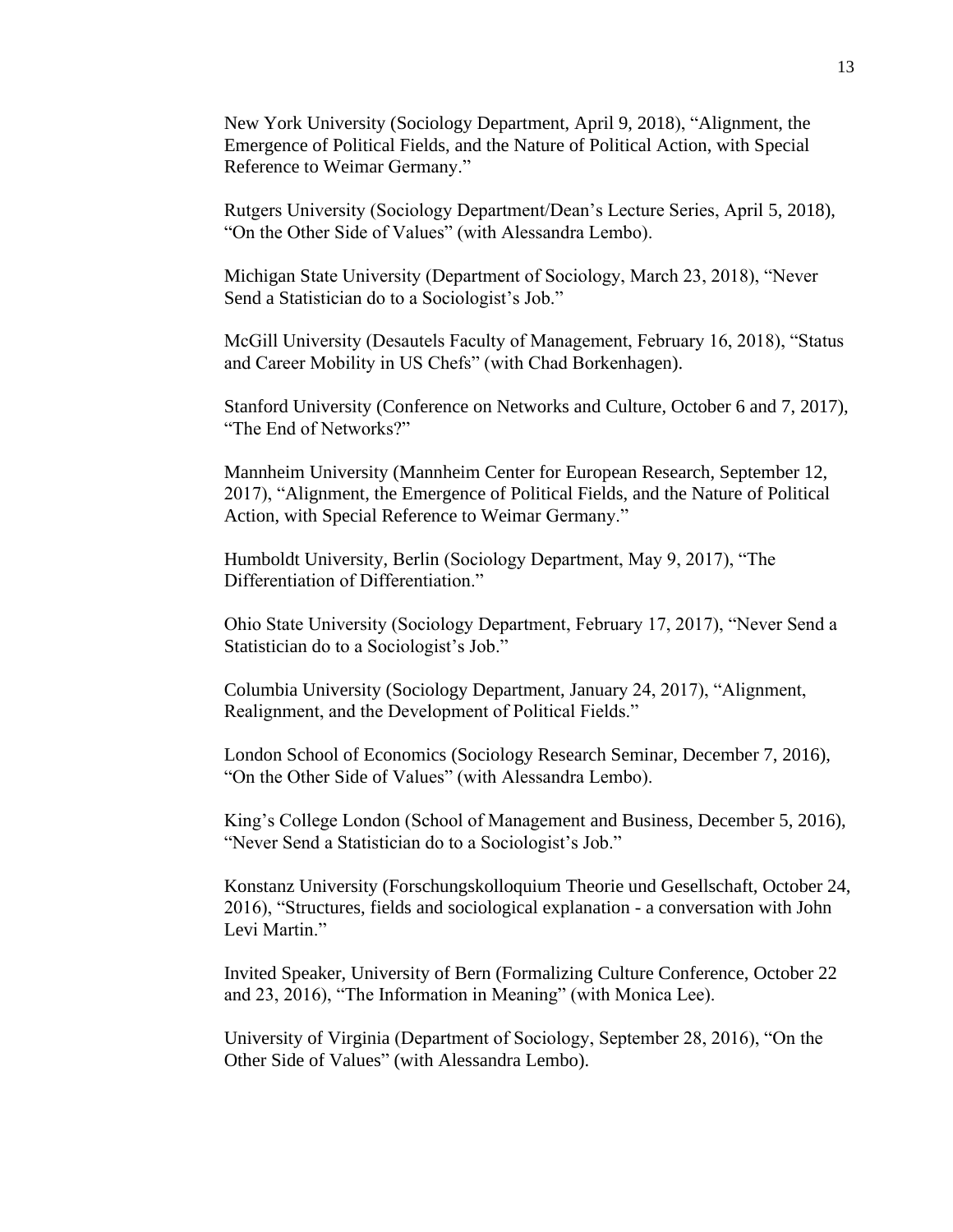Yale University (Networks and Events Conference, September 15 and 16, 2016), "Some Methods for the Analysis of Sequenced Event Data from Multiple Respondents" (with James Murphy).

Invited Speaker, Rethinking the Micro-Marco Link (Royal Swedish Academy of Letters, History and Antiquities, Stockholm, September 10-11, 2015), "Field Theory and the Micro-Macro Link."

Opening Speaker, Special Workshop, Comparative Political Networks (Universidad Carlos III De Madrid, June 29-30, 2015), "Politician Networks and the Nature of the Political."

University of North Carolina (Department of Sociology, March 18, 2015). "Where Does Ideology Come From?"

Duke University (Duke Network Analysis Center, March 16, 2015), "Persistence and Re-Formation of Close Personal Ties over a Long, Long, Long Time."

Duke University (Culture and Cognition Workshop, March 16, 2015), "Things and Facts."

University of Iowa (Theory Workshop, March 6, 2015), "Equality, Tension, and the Formation of Vertical Hierarchies."

Keynote Speaker, Special Workshop, Berlin Graduate School of Social Sciences (Humboldt University, June 19, 2014), "Structural and Relational Approaches to Political Organization."

Visiting Professor, Bielefeld Graduate School in History and Sociology (June 16- 17, 2014), "Political Structures and the Modern State."

Harvard University (Department of Sociology, April 15, 2014), "Where Does Political Ideology Come From?"

Harvard University (Culture Workshop, April 15, 2014), "Who Causes What Constraints?"

Distinguished Lecture, University of Hong Kong (Sociology Department, April 3, 2014), "Where Does Political Ideology Come From?"

## **Keynotes, Plenaries and/or Other Unusually Memorable Invited Presentations**

International Social Theory Consortium, 19<sup>th</sup> Annual Conference (June 17-19, 2021), Keynote Speaker, "Critical Theory, the Imagination, and the Critique of Judgment."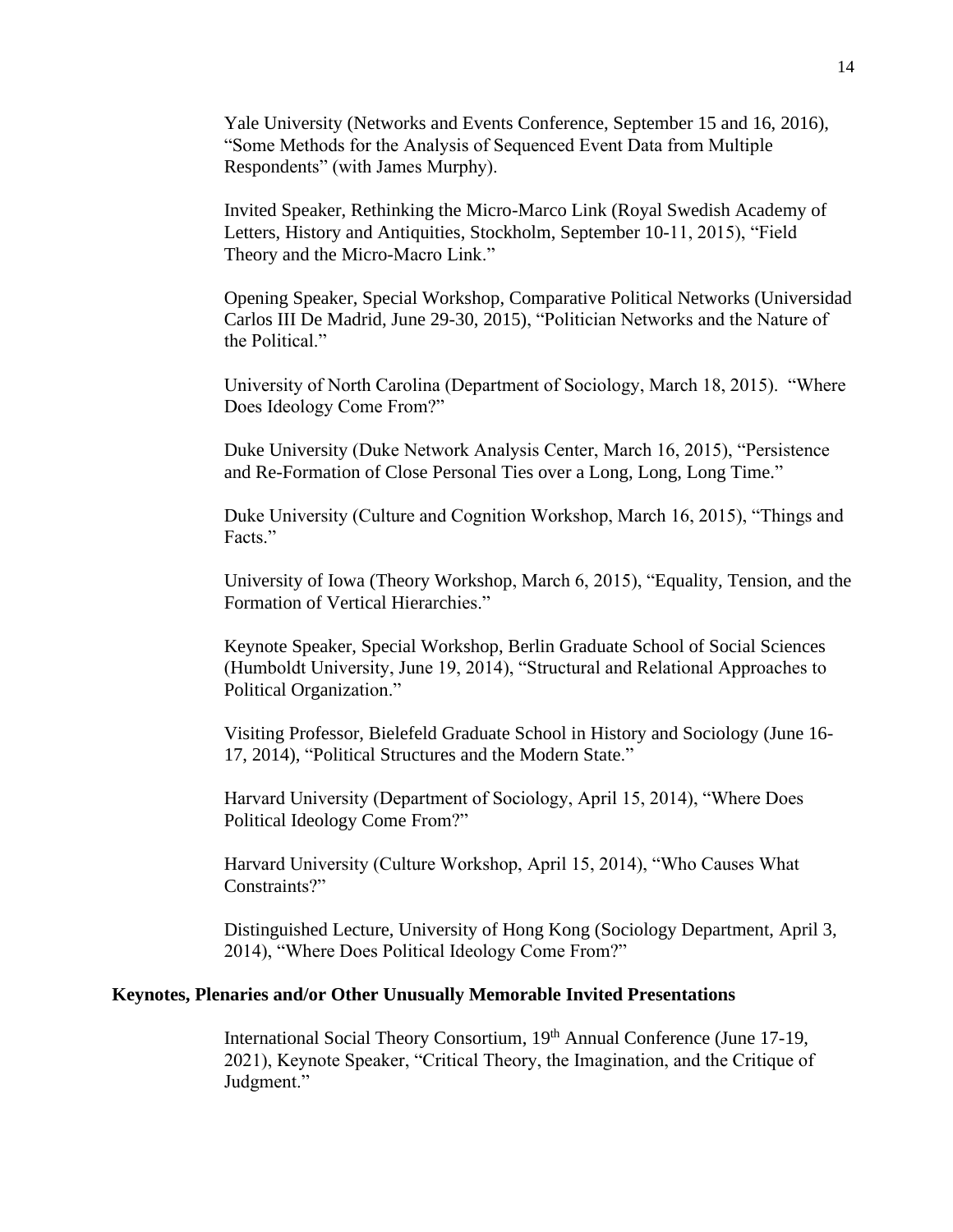Thinking Through Technique, Keynote Speaker, special workshop connected to the Lowlands Cultural Sociology Network (VUB, Brussels, September 12-13, 2019). Presentation of "What Should Sociological Theorists Do All Day?" and "The Structure of Cultural Experience" (with Alessandra Lembo).

NetGlow 2018 (Saint Petersburg State University, June 5, 2018), Keynote Speaker, "Elite Political Fields as Systems of Interactions: The Case of the Reichstag in Weimar Germany."

A Series of Three Lectures at the Università di Trento (Dipartimento di Sociologia Ricerca Sociale, April 16-20, 2018), "What Should Sociological Theorists Do All Day?", "Never Send a Statistician To Do a Sociologist's Job", and "Alignment, Realignment and Political Fields, with Special Reference to Weimar Germany."

Fifty-third annual Aims of Education address (University of Chicago, September 24, 2015).

Author Meets Critics Session on *The Explanation of Social Action*, Annual Meetings of the American Sociological Association (Denver, August 20, 2012). Respondents: Thomas Gieryn, Ivan Ermakoff.

Author Meets Critics Session on *Social Structures*, Annual Meetings of the American Sociological Association (Las Vegas, August 23, 2011). Respondents: Randall Collins, Ann Mische, Duncan Watts.

Conference on Bringing Bourdieu to Sexual Life (University of Toronto, May 22, 2010), Keynote speaker, "The Crucial Place of Sexual Decision Making for Field Theoretic Inquiries."

Sewell Lecture (University of Wisconsin, Madison, December 3, 2004), "Are Things Just What They Are?"

Graduate Student Conference on Categories (Columbia University, New York, October 24, 2004), keynote speaker, "What is That?"

The Cultural Turn Conference (University of California, Santa Barbara, March 2003), "What is Field Theory?"

theory@madison: (University of Wisconsin, October 2002), "From Structures to Fields: On the Ecological Rationality of Action."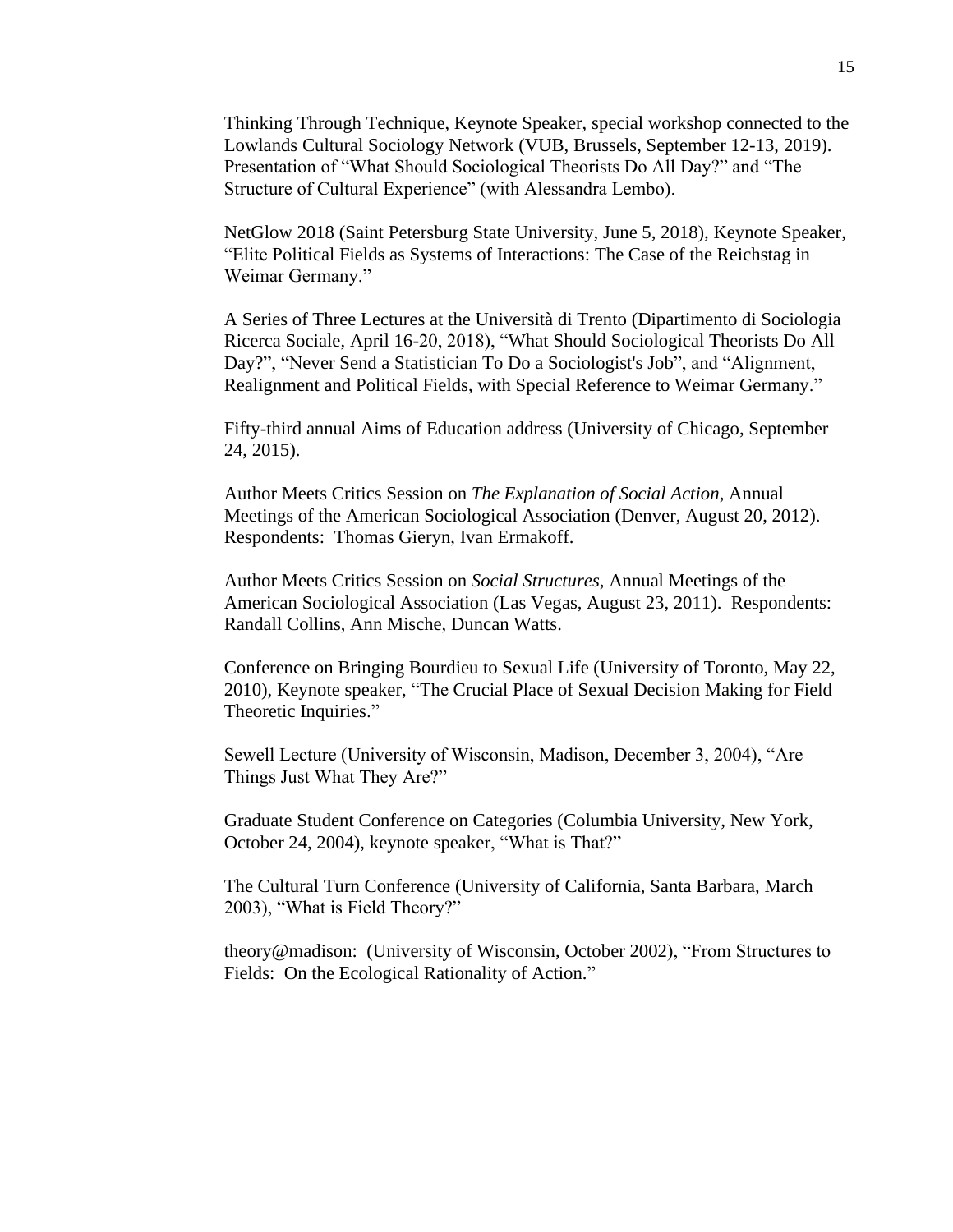### **Other Invited Presentations** (since 1997)**:**

Berlin Graduate School of Social Sciences (2008); Boston University (Department of Sociology 2011); University of California at Berkeley (Sociology Department, 2006; Survey Research Center, 2008; ; CCOP Conference on Measuring Fields, 2012); University of California at San Diego (Department of Sociology, 2013); University of California at Santa Barbara (Department of Sociology, 1997); University of Chicago (American Politics Workshop 2009; Booth Graduate School of Business 2009, 2010; Department of Sociology, 1997; Society for Social Research 2005; Social Theory and Evidence, 2009; Simmel Conference 2011; Developmental Psychology/STEW 2012); Columbia University (Center for the Social Sciences, 2000; Sociology Department, 2009; Networks and Time, 2013); ECLS/INSITE, Venice (Innovation Conference, 2012) George Mason University (Center for the Economic Study of Religion, 2007); University of Georgia (Department of Sociology, 2012), Indiana University (Department of Sociology 2010); University Institute of Lisbon (Sociology Department, 2013); University of Manchester (Seminar on Theory in Social Networks, 2008); Universidad de Navarra (Theories of Action Conference, 2012), University of Michigan (Department of Sociology, 1997); University of North Carolina at Chapel Hill (Sociology Department, 1997); University of North Carolina at Chapel Hill and Duke University (Departments of Sociology, 2004); Northwestern University (Sociology Department, 2010; SION, 2010); Occupy Bourdieu Conference (University of Montreal, 2012); University of Pennsylvania (Department of Sociology, 2003); Princeton University (Colloquium on Culture and Inequality, 1998; Center for the Study of Religion, 2007; Sociology Department 2011); Russell Sage Foundation (Working Group on Formation and Decay of Economic Networks, 2002); Rutgers University (Sociology Department 2005); Scancor (Institutions Conference, 2012); Stanford University (School of Management, 2001; Graduate School of Business; Organizational Behavior Seminar 2007); University of Wisconsin, Madison (Department of Sociology, 2003; Social Psychology and Microsociology Group, 2003, 2004, 2006; Politics, Culture and Society Workshop 2005, 2006; Chaos and Complex Systems Seminar, 2004); University of Wisconsin, Milwaukee (2009); Yale University (Sociology Department, 2002, 2005; Social Networks Working Group 2013).

#### **Invited Commentaries:**

ASA Culture Section Mini-conference August 2000; Princeton Cultural Dynamics Conference March 2001; Eastern Sociological Society March 2001; ASA Panel on Formal Approaches to Culture, 2004; Networks in Context: The Interpenetration of Social Networks and Culture, University of Pennsylvania, 2006; UAA Panel on Local Cultures, Chicago, March 2009; Junior Theorists' Symposium, San Francisco, August 2009; Critical Realism: Problems and Prospects, New York City, August 2013; Building Arts Scenes for Cultural Placemaking, Neubauer Collegium, Chicago, June 2016; ASA Panel on Theory, 2018.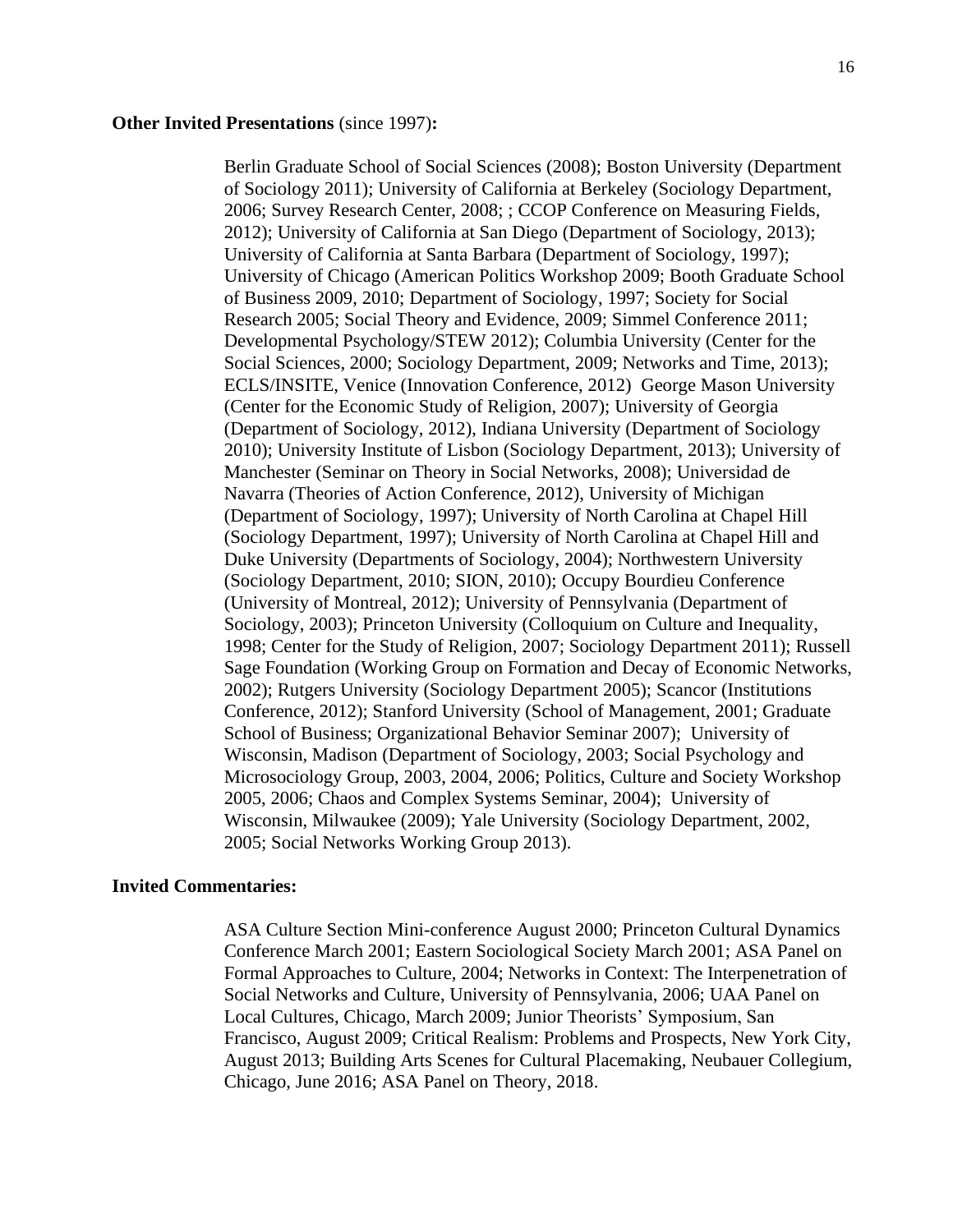# OTHER PROJECTS

# **Programs in the Public Domain:**

| 2016 | FEMA: Field Effects: Measures and Analyses.                                                                                                           |
|------|-------------------------------------------------------------------------------------------------------------------------------------------------------|
| 2015 | BETA: A Program to Fit the Wiley-Herschkorn-Martin Double Exponential Beta<br>Item Response Model.                                                    |
| 2001 | DAMN 2.3: Dyadic Analyses of Multiple Networks: An Interactive Program<br>Implementing a Generalized Permutation Based QAP Analysis for Network Data. |
| 1999 | ELLA 2.0: Every-Gal-and-Guy's Latent Lattice Analyzer: An Interactive Program<br>for The Analysis of Lattice Models for Dichotomous Data.             |
| 1995 | PECK: A Program to Fit Latent Status Models to Network Data.                                                                                          |

# **Funding Awards:**

| 2020-21   | Andrew W. Mellon Foundation Fellowship, CASBS, Stanford University.                                                                                                                                              |
|-----------|------------------------------------------------------------------------------------------------------------------------------------------------------------------------------------------------------------------|
| 2020      | University of Chicago, College Curriculum Innovation Grant, "Practicum in<br>Historical Sociology," \$15,055.                                                                                                    |
| 2020      | University of Chicago, Undergraduate Research Initiative Grant, "Emergence of the<br>First Political Parties in America, 1788-1801, Renewal," \$4880.                                                            |
| 2020      | National Science Foundation (SES-2001930): "Doctoral Dissertation Research:<br>The Emergence of Political Careers and Parties, New York 1777-1821." Benjamin<br>Rohr, Doctoral Dissertation Candidate.           |
| 2018      | (With Jenny Trinitapoli:) University of Chicago, College Curriculum Innovation<br>Grant, "Invitation to Sociology," \$8580.                                                                                      |
| 2018      | University of Chicago, Undergraduate Research Initiative Grant, "Emergence of the<br>First Political Parties in America, 1788-1801," \$7850.                                                                     |
| 2016      | Humboldt Research Award, Alexander von Humboldt Foundation, €60,000.                                                                                                                                             |
| 2013-2014 | National Science Foundation (SES-13-33672): "Doctoral Dissertation Research:<br>Understanding the Cognitive Processes in Religion, Spirituality and Secularism."<br>Rick Moore, Doctoral Dissertation Candidate. |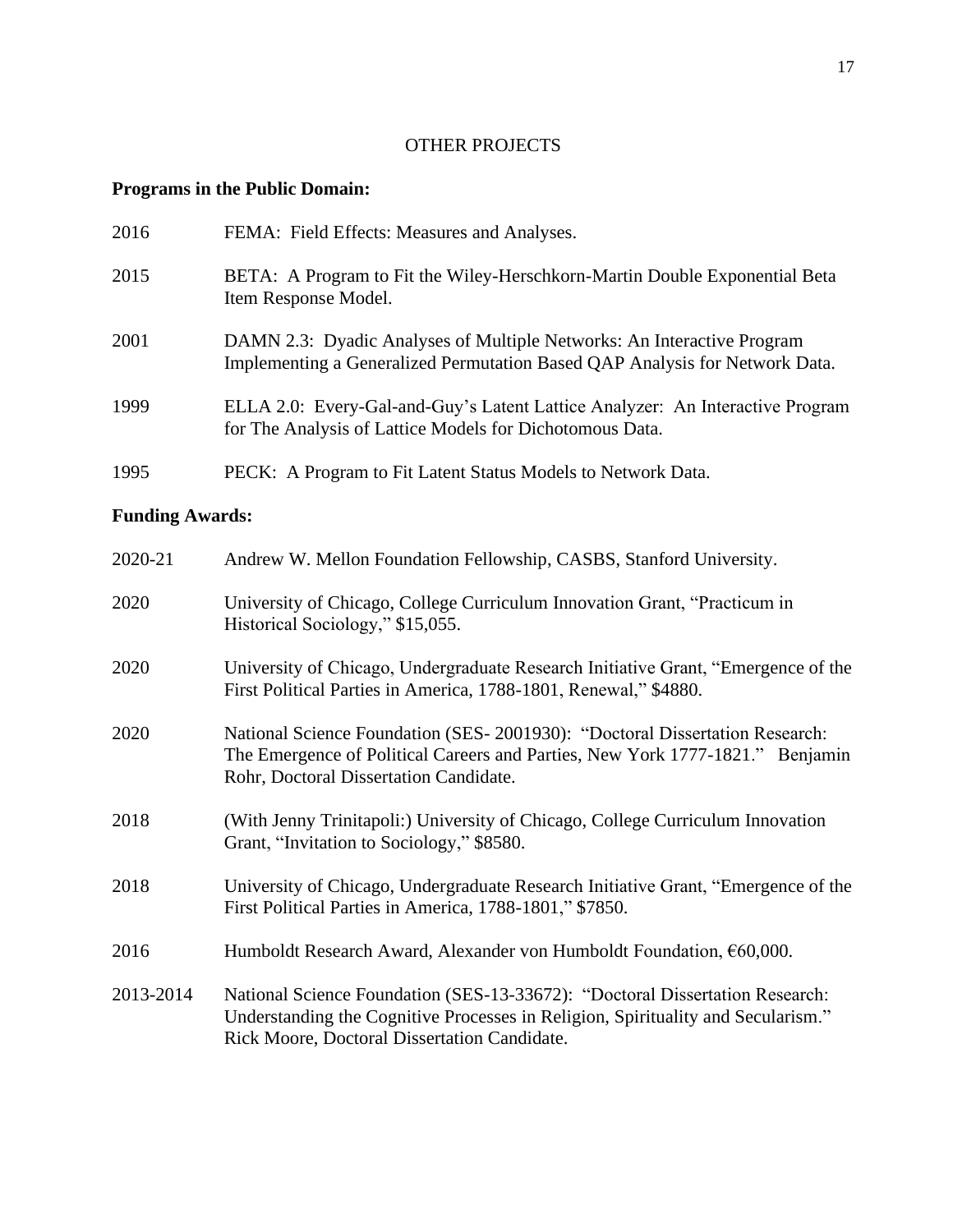| 2013-2014 | National Science Foundation (SES-13-03625): "Doctoral Dissertation Research:<br>Conflict, Collaboration, and Shared Community Interests." Jan Doering, Doctoral<br><b>Dissertation Candidate.</b> |
|-----------|---------------------------------------------------------------------------------------------------------------------------------------------------------------------------------------------------|
| 2006-2008 | Metanexus Institute. "Structures of Social and Spiritual Capital in Religious and<br>Nonreligious Groups," \$150,000. PI, James Montgomery and Benjamin Zablocki<br>Co-PIs.                       |
| 2005-2006 | Graduate School Research Committee, University of Wisconsin, Madison<br>(#060059), "Spatial Models for the Study of Subjective Data," \$23,066.                                                   |
| 2002-2003 | Rutgers University Office of Sponsored Research Projects, "Spatial Models and<br>Psychometric Properties," \$1500.                                                                                |
| 2001-2002 | Rutgers University Office of Sponsored Research Projects, "Evolution of Linear<br>Hierarchies in Adolescents and Adults," \$2500.                                                                 |
| 2000-2001 | Rutgers University Office of Sponsored Research Projects, "The Concept of Race<br>in American Sociology, 1937-1999," \$1500.                                                                      |
| 1999-2000 | National Science Foundation (SES-99-06452): 'Networks of Influence and Affect:<br>A 25-Year Panel Study," \$171,000. Co-PI (Benjamin Zablocki PI).                                                |
| 1998-1999 | Rutgers University Office of Sponsored Research Projects, "Gendered Paths to<br>Interpersonal Power," \$1000.                                                                                     |
| 1988-1991 | National Science Foundation fellow.                                                                                                                                                               |

# TEACHING AND ADVISING

# **Courses Taught:**

| Graduate:                       | Undergraduate:                                      |
|---------------------------------|-----------------------------------------------------|
| Methods                         | Social Psychology                                   |
| <b>Statistics</b>               | <b>Classical Sociological Theory</b>                |
| Sociology of Science            | Sociology of Science                                |
| Networks and Culture            | Cultural and Social Organization                    |
| Comparative History of the      | of Non-Human Animals                                |
| Development of Science          | <b>Sexual Revolutions</b>                           |
| <b>Social Networks</b>          | (Historical Sociology of Sex)                       |
| <b>Cognition and Culture</b>    | Methods of Sociological Analysis                    |
| <b>History of Social Theory</b> | <b>Institutions and Beliefs</b>                     |
| Sociology of War                | Self, Culture and Society $(1st$ quarter)           |
| Social Inquiry                  | Classics of Social & Political Thought $(1st, 2nd)$ |
| Gestalts, Fields and Systems    | <b>Invitation to Sociology</b>                      |
| The Theory of Action            | <b>Practicum in Historical Sociology</b>            |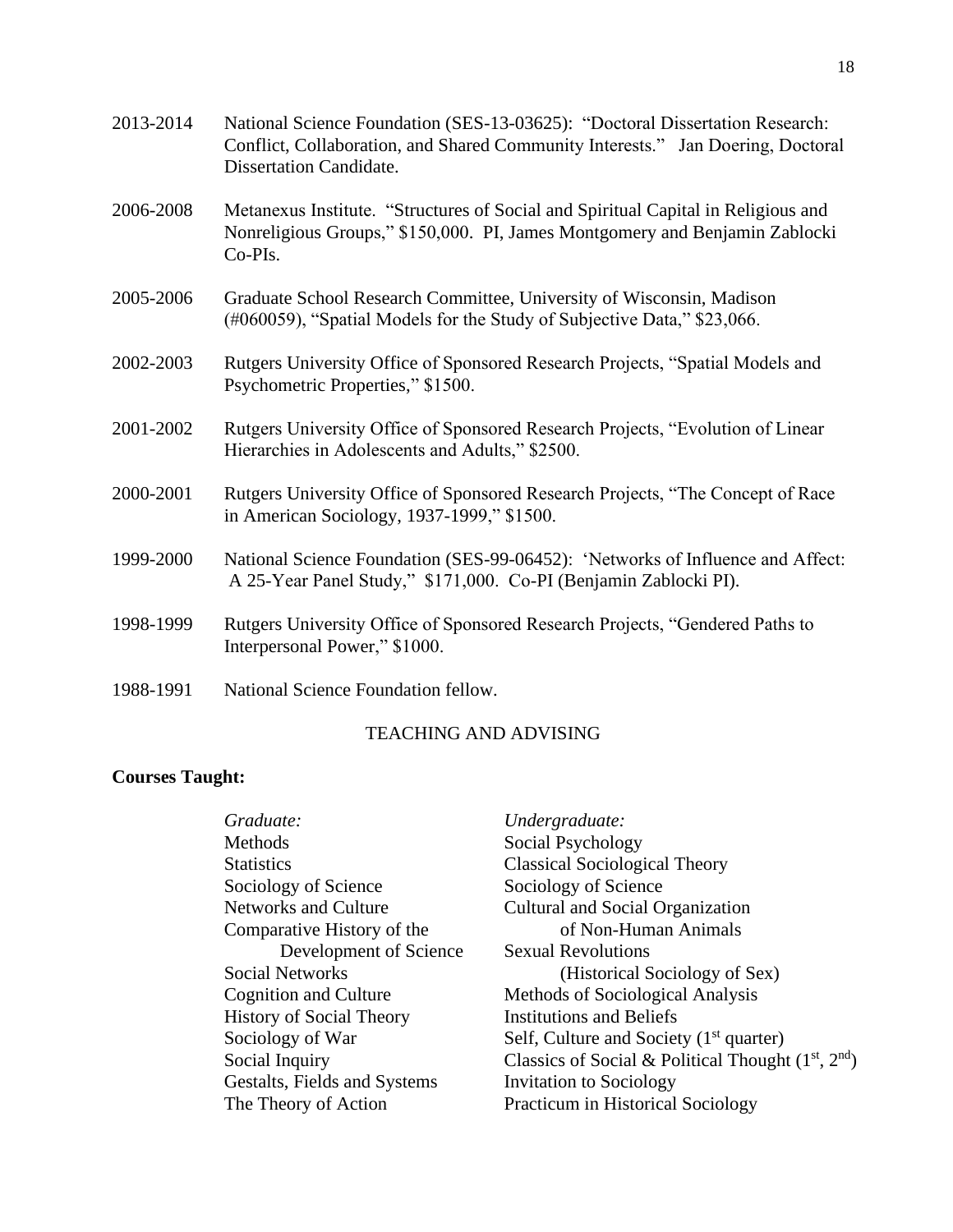Principles of Sociological Research Sociology of Culture (co-taught with Terry N. Clark) Advanced Methods of Social Network Analysis Some Elegant Probability and Non-Probability Models for Social Networks

# **Graduate Students Supervised (\*=in progress; first position in parentheses)**

| King-To Yeung (Assistant Prof, Princeton)                      |                                                                                                                                |  |  |
|----------------------------------------------------------------|--------------------------------------------------------------------------------------------------------------------------------|--|--|
| Vanina Leschziner (Assistant Prof, University of Toronto)      |                                                                                                                                |  |  |
| Chantelle Marlor (Assistant Prof, University of Fraser Valley) |                                                                                                                                |  |  |
| Adam Slez (Assistant Prof, University of Virginia)             |                                                                                                                                |  |  |
| Jan Doering (Assistant Prof, McGill University)                |                                                                                                                                |  |  |
|                                                                |                                                                                                                                |  |  |
| Noah Askin (co-chair; INSEAD)                                  |                                                                                                                                |  |  |
| Nora Taplin-Kaguru (Assistant Prof; Earlham College)           |                                                                                                                                |  |  |
| Rick Moore (post-doc; Cornell University)                      |                                                                                                                                |  |  |
| Chad Borkenhagen (post-doc; Columbia University)               |                                                                                                                                |  |  |
| Alicia Riley (co-chair; Assistant Prof, UCSC)                  |                                                                                                                                |  |  |
| Jim Murphy (post-doc, Northwestern University)                 |                                                                                                                                |  |  |
| Nick Judd (post-doc, University of Chicago)                    |                                                                                                                                |  |  |
| Alessandra Lembo*                                              | Tim Elder*                                                                                                                     |  |  |
|                                                                | Benjamin Rohr*                                                                                                                 |  |  |
| Austin Kozlowski*                                              | Shilin Jia*                                                                                                                    |  |  |
| Xiang-Yu Ma*                                                   | Maurice Bokanga*                                                                                                               |  |  |
|                                                                | <b>Bill Smith</b>                                                                                                              |  |  |
|                                                                | Elizabeth Williamson                                                                                                           |  |  |
| <b>Solon Simmons</b>                                           | Insoo Kim                                                                                                                      |  |  |
| Jim Yocom                                                      | <b>Shelley Boulliane</b>                                                                                                       |  |  |
| <b>Tod Van Gunten</b>                                          | Cheryl Holzmeyer                                                                                                               |  |  |
| Ned Smith                                                      | <b>Ben Merriman</b>                                                                                                            |  |  |
| Peter McMahan                                                  | Pete Aceves                                                                                                                    |  |  |
| Melissa Osborne                                                | Maryam Alemzadeh                                                                                                               |  |  |
| Wan-Zi Lu                                                      | Cristina Sakamoto                                                                                                              |  |  |
| <b>Jason Radford</b>                                           | Esma Ozel*                                                                                                                     |  |  |
|                                                                | Donghyun Kang*                                                                                                                 |  |  |
| Pedro Alberto Arroyo*                                          | Heba Alex*                                                                                                                     |  |  |
| Jake Burchard*                                                 |                                                                                                                                |  |  |
|                                                                | Rozalyn Redd, Columbia                                                                                                         |  |  |
| Jesse Carlson, York                                            | Brandon Sepulvado, Notre Dame                                                                                                  |  |  |
| Kariyushi Rao, Booth                                           |                                                                                                                                |  |  |
| Sara E. Hertog                                                 | Jing Li                                                                                                                        |  |  |
| Adam Slez (chair)                                              | Rozlyn Redd                                                                                                                    |  |  |
|                                                                | Monica Lee (Facebook)<br>Elizabeth K. Gray*<br><b>Rick Philips</b><br>Anna Looney<br>Stephanie Ternullo*<br>Steven Vaisey, UNC |  |  |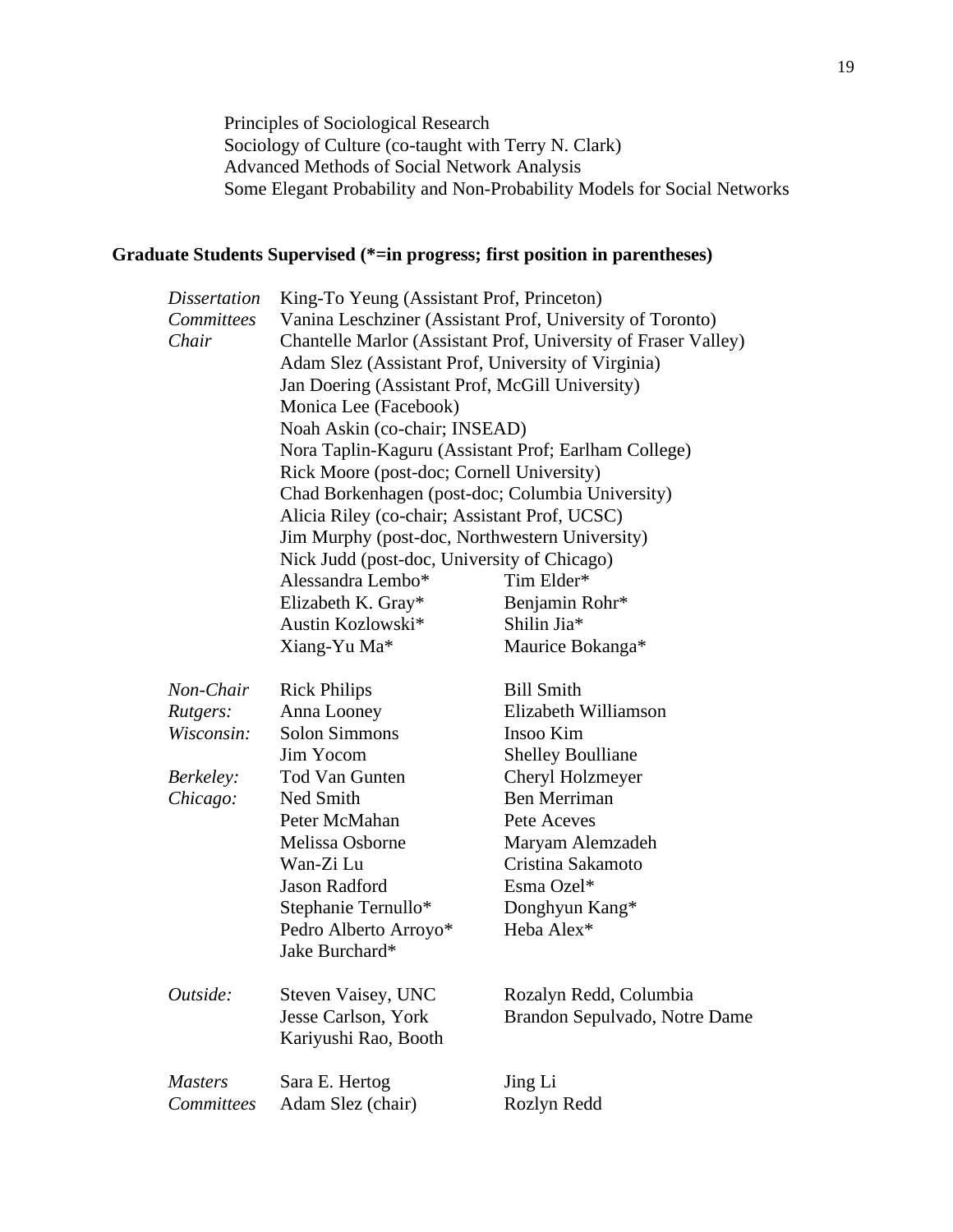| (Wis consin/<br>Berkeley)                | Nicole Kaufman<br>Jennifer Huck<br>Jacob Habinek (chair)<br>Sarah Cowan                                                                                                  |                                  | <b>Shane Sharp</b><br>Insoo Kim<br>Steph Karpinski (co-chair)                                                                                                                                                                                                                                                                                                                                                                                |
|------------------------------------------|--------------------------------------------------------------------------------------------------------------------------------------------------------------------------|----------------------------------|----------------------------------------------------------------------------------------------------------------------------------------------------------------------------------------------------------------------------------------------------------------------------------------------------------------------------------------------------------------------------------------------------------------------------------------------|
| Masters of<br>Social Science Andrew Carr | Pamela Devan<br><b>Oscar Stuhler</b><br>Mingming (Dan) Deng*                                                                                                             |                                  | Courtney Owyang<br><b>Jeffrey Sachs</b><br>Jose Maria Alban Albando                                                                                                                                                                                                                                                                                                                                                                          |
|                                          | <b>Masters of Computational Social Science</b><br><b>Masters of International Relations</b>                                                                              |                                  | Weiwei Zheng<br><b>Ian Brunton</b>                                                                                                                                                                                                                                                                                                                                                                                                           |
| Extra-Dept<br><b>Exam Committees</b>     | Seth Hellmich                                                                                                                                                            |                                  | Abhiyan Humane                                                                                                                                                                                                                                                                                                                                                                                                                               |
| Qualifying<br>Papers:                    | Aneesh<br><b>Bill Smith</b><br>Kevin Healy                                                                                                                               |                                  | (published <i>Theory and Society</i> )<br>(Best graduate student paper award, 2000-2001)<br>Anna Looney                                                                                                                                                                                                                                                                                                                                      |
| (Rutgers)                                | Ping-Hsin Chen<br>King-To Yeung<br>Vanina Leschziner<br>Xiaohui Xin<br>Jamie MacLennan                                                                                   |                                  | Eric Shaw<br>Manjusha Nair<br>(Best graduate student paper award, 2002-2003)<br>Quintus Joubert                                                                                                                                                                                                                                                                                                                                              |
| (Chicago)                                | Monica Lee<br><b>James Murphy</b><br>Nick Judd<br>Benjamin Rohr<br><b>Shannon Morrissey</b>                                                                              |                                  | Chad Borkenhagen<br>Alessandra Lembo<br>Austin Kozlowski<br>Shilin Jia<br>Hyunku Kwon                                                                                                                                                                                                                                                                                                                                                        |
| Independent<br>Studies:                  | <b>Bill Smith</b>                                                                                                                                                        | Wan-Zi Lu (Political Structures) | (The Development of Protestant Fundamentalism)<br>Manjusha Nair (Theories of Class from Hegel Onwards)<br>Manjusha Nair (Critical Theory and the Frankfurt School)<br>Chantelle Marlor, Stephanie Karpinski (Social Networks)<br>Baris Mucen (Ethics and Polity in Social Thought)<br>Seth Hellmich (Advanced Topics in Social Networks)<br>Elizabeth Gray (Scripts, Situations and Consent)<br>Oscar Stuhler (Formal Approaches to Culture) |
| <b>Special</b><br>Fields<br>(Chicago)    | Michael Bare $(2nd)$<br>Monica Lee $(1st)$<br>Rick Moore $(1st)$<br>Pete Aceves $(1st)$<br>Maryam Alemzadeh $(2nd)$<br>Alessandra Lembo $(1st)$<br>Benjamin Rohr $(2nd)$ |                                  | Misha Teplitsky $(2nd)$<br>Ben Merriman (2nd)<br>Jim Murphy $(1st)$<br>Nick Judd $(1st)$<br>Wan-Zi Lu $(2nd)$<br>Austin Kozlowski (1 <sup>st</sup> )<br>Jonathan Schoots $(2nd)$                                                                                                                                                                                                                                                             |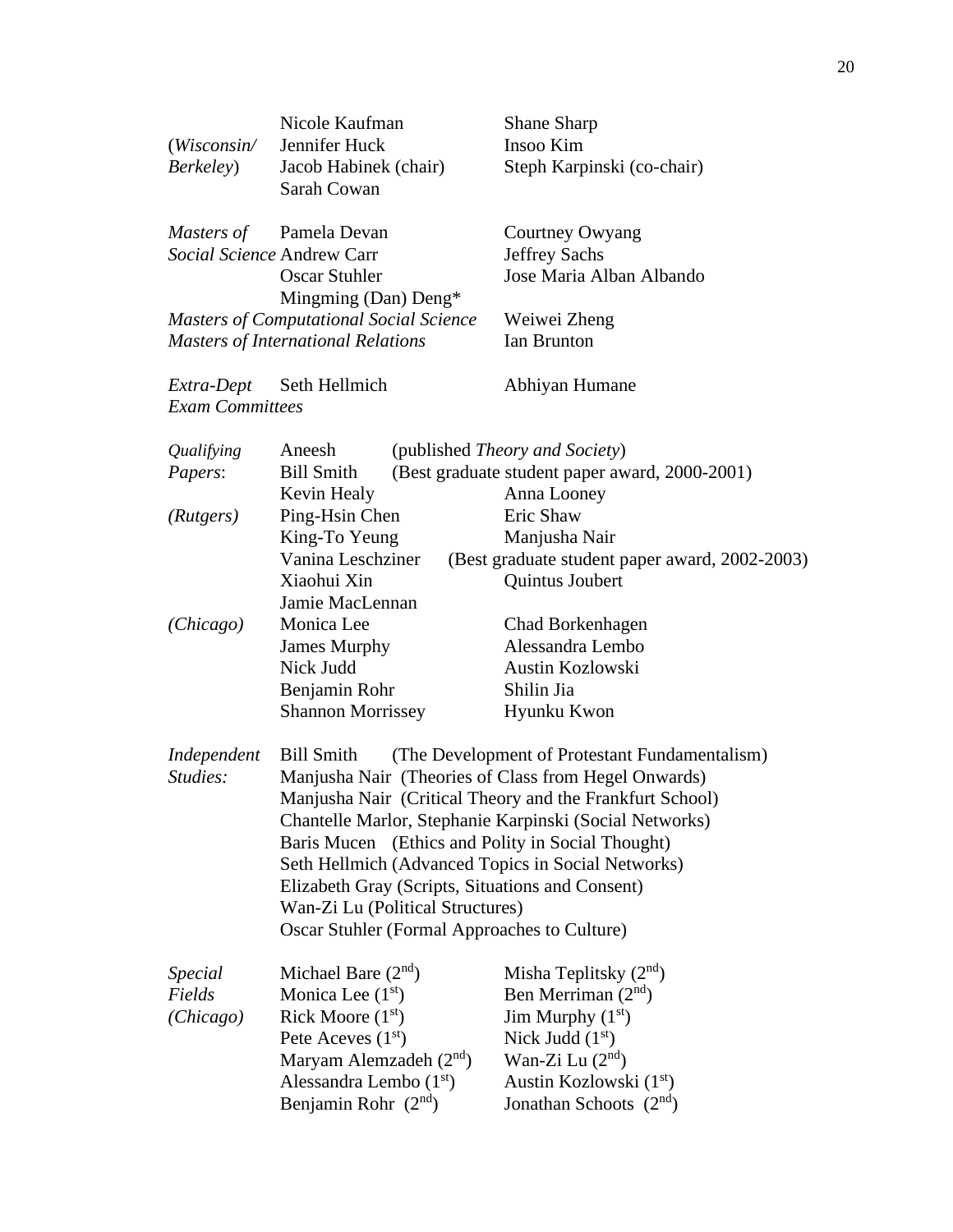| Shilin Jia $(1st)$     | Stephanie Ternullo $(1st)$ |
|------------------------|----------------------------|
| Simon Shachter $(1st)$ | Maurice Bokanga $(2nd)$    |
| Xiang-Yu Ma $(1st)$    |                            |

# **Undergraduate Advising:**

| <b>Honors</b> | Maura Caroselli (1999)                                                  |
|---------------|-------------------------------------------------------------------------|
| Project:      | Liliana Palma (2002)                                                    |
| / BA Thesis   | Yennie Lee (2010)—"Say Goodbye To Cheese"                               |
|               | Bart McAllister (2011)—"The Organizational Response to 9/11"            |
|               | Turancan Salur (2012)—"Why Become a Fanatic?"                           |
|               | Dan Reis (2013)—"Surf Trust"                                            |
|               | Elisabeth Denhup (2014)—"Disaffiliative and Affiliative Actions"        |
|               | Alexander Farris (2014)—"Cultural Matching in Job Hiring"               |
|               | Matthew Mo (2014) — "Membership in Cultural Student Organizations"      |
|               | Chelsea Hanlock (2015)— "Procedural Hassle as an Unanticipated Benefit" |
|               | Tim Juang (2016)—"The Narrative Structure of Psychedelic Experiences"   |
|               | Kerry Zhang (2016)—"Text Analysis of Letters on the Dodd-Frank Act"     |
|               | Nicole Mazzone (2018)—"Of Slime and Splat"                              |
|               | Marissa Combs (2019)—"Moral Apprenticeship"                             |
|               | David Klinger (2019)—"Who Rides the Bus?"                               |
|               | Anna Li (2020)—"East Eats West"                                         |
|               | Anna Aguiar Kosicki (2020)—"All Business is Show Business"              |
|               | Matthew Martinez (2021)—"The Direction of Knowledge"                    |
|               | Anne Lim*                                                               |
|               |                                                                         |
| Independent   | Melissa Schwarz (1998)—Social Work Philosophy                           |
| Study:        | William Galway (2000)—Culture and Structure in Management               |
|               | Organizations.                                                          |
|               | Jim Murphy (2009)-Sociology of Science                                  |
|               | Bart McAllister (2010)—Organizational Networks and Disaster Relief      |
|               | Jim Murphy (2014)—The Secret Life of the Matrix                         |
|               | Chelsea Hanlock (2015)—Informal Socialization and Mental Health         |
|               | Aya Nimer (2018)—Pragmatism, Practice Theory, and Politics              |
|               | Abigail Kuchnir (2018)-Pragmatism and DuBois's Thought                  |

## PROFESSIONAL AND DEPARTMENTAL SERVICE

# **Professional Memberships:**

American Sociological Association American Political Science Association (2000-2017) International Network for Social Network Analysis (1995-2005) Association for the Sociology of Religion (1995-2002) Society for the Scientific Study of Religion (1995-2002, 2009-2013)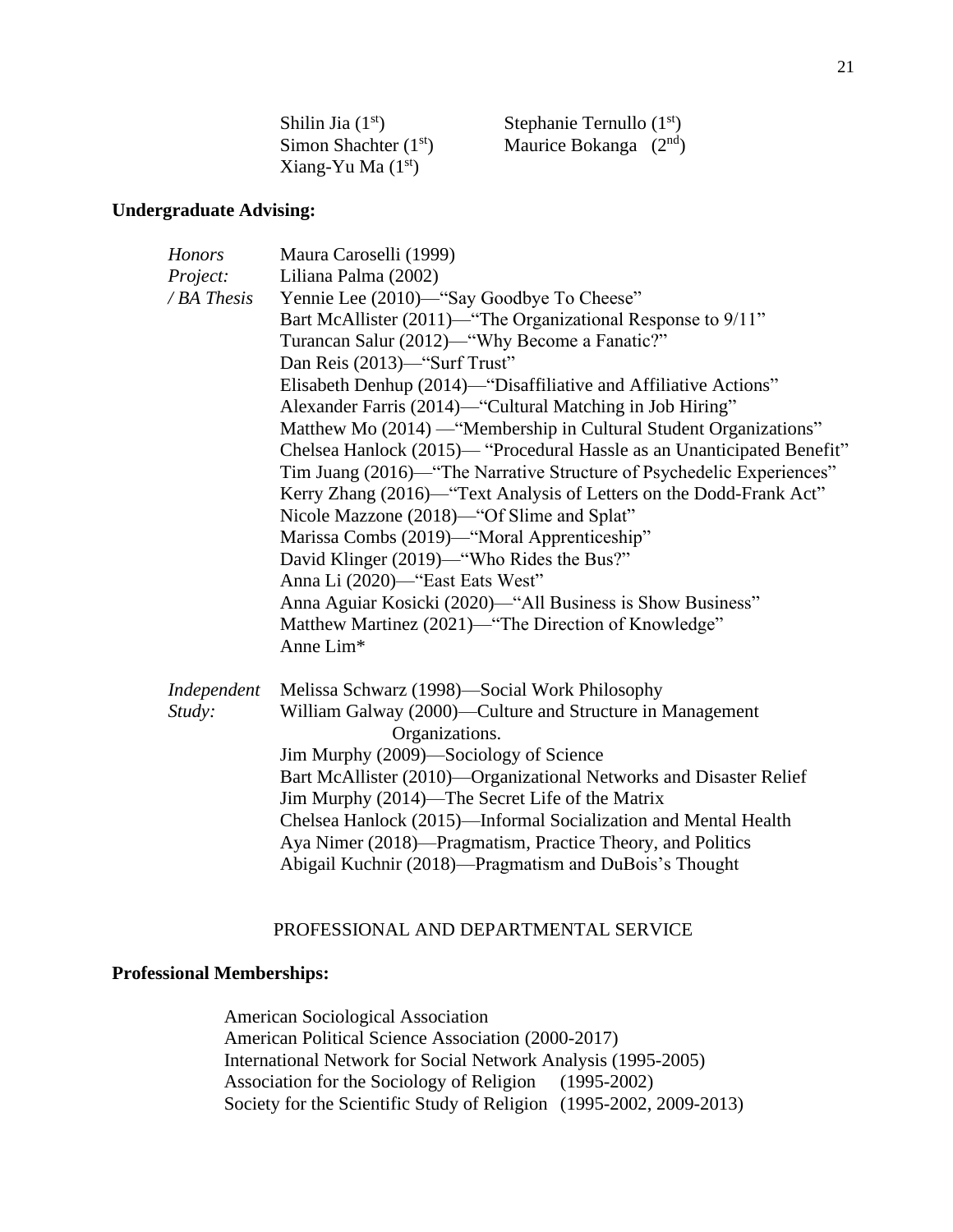## **Peer Reviewing:**

*American Journal of Cultural Sociology American Journal of Political Science American Journal of Sociology American Sociological Review Asian Journal of Communication BMS (Bulletin of Sociological British Journal of Sociology Complexity Computational and Mathematical Comparative Studies in Society and Organization Theory History Contemporary Sociology Critical Inquiry Critical Research on Religion Current Anthropology Current Sociology European Journal of Social Theory Gender Issues History of the Human Sciences ICWSM International Game Theory Review Journal of Health and Social Behavior Journal of Mathematical Sociology The Journal of Religion Journal of Social Structure Journal for the Scientific Study of Religion Journal for the Theory of Social Law and Social Inquiry Behaviour Legislative Studies Quarterly Philosophy and Social Criticism Philosophy of the Social Sciences PLOS One PNAS Poetics Political Psychology Political Research Quarterly Qualitative Sociology Royal Society Open Science Science Science, Technology & Human Values Sexualities Social Currents Social Forces Social Networks Social Problems Social Psychology Quarterly Social Science History Social Science Quarterly Socio-Economic Review Sociological Inquiry Sociological Focus Sociological Forum Sociological Methodology Sociological Methods and Research Sociological Perspectives Sociological Quarterly Sociological Theory Sociology of Education Sociology of Religion Socius SpringerPlus Subjectivities Symbolic Interaction Theory and Society National Science Foundation TESS Addison Wesley Publishing Cambridge University Press Columbia University Press MIT Press Oxford University Press Princeton University Press Rutgers University Press University of Chicago Press*

*Acta Sociologica Advances in Life Course Research Methodology)*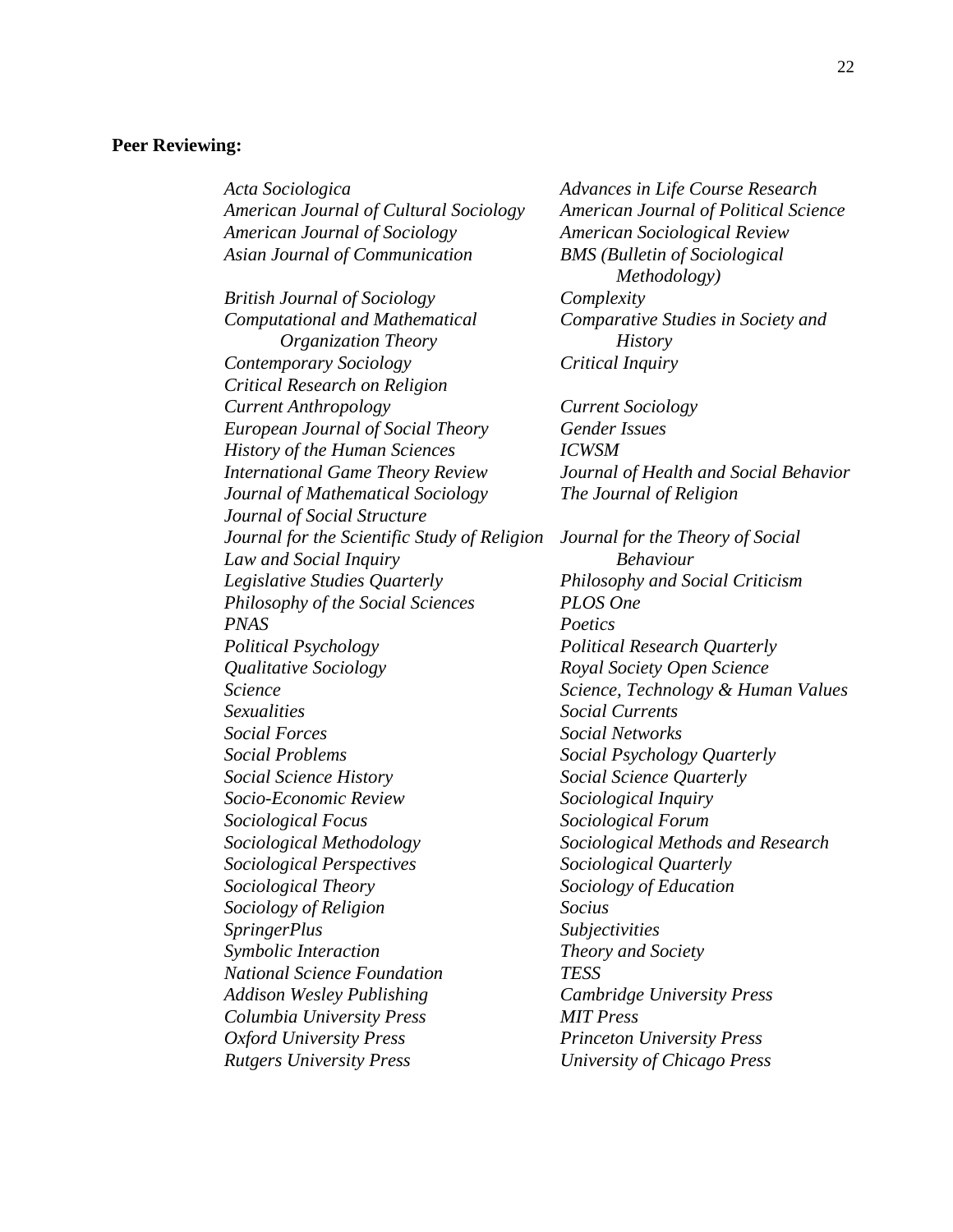### **Miscellaneous Professional Service:**

Organizer, Social Structure and Process Conference, Chicago 2019 Co-Organizer, Sociology and Pragmatism Conference, Chicago, 2015 Editorial Board, *American Sociological Review*, 2014-7 Editorial Board, *American Journal of Sociology*, 2009- Consulting Editor, *American Journal of Sociology*, 2004-2006 Associate Editor, *American Journal of Sociology*, 2017-2019, 2021- Editorial Board, *Social Psychology Quarterly*, 2010-3 Editorial Board, *Sociological Forum*, 2012- Presider, ASA panel on cognitive sociology, 1998 San Francisco Presider, ASA panel on consumers and consumption, 1998 San Francisco Presider and Discussant, ASA panel on culture, 2004, San Francisco Presider, ASA panel on culture, 2006, Montreal Various evaluations that, if named, would compromise anonymity

### **Rutgers Sociology Department Service:**

Co-organizer, Sociology Colloquium Series, 2001-2002 Member, Executive Committee, 1997-1999, 2001-2003 Member, Undergraduate Committee, 1997-1998 Member, Recruitment Committee, 1998-1999 Member, General Advising Committee, 1999-2000 Member, University College Advising Committee, 1999-2000

## **University of Wisconsin Sociology Department Service:**

Associate Chair, 2005-2007 Member, Executive Committee, 2003-2009 Chair, Associate Professor Search Committee, 2004-2005 Chair, Assistant Professor Search Committee, 2005-2007 Chair, Placement Committee, 2004-2005 Co-chair, Social Committee, 2004-2005 Member, Evaluation and Improvement of Instruction Committee, 2003-2004, 2005- 2007 Member, Sociology of Religion Preliminary Exam Committee, 2003-2005; chair 2004-2005 Member, General Sociological Theory Preliminary Exam Committee, 2005-2006 Member, Comparative Historical Preliminary Exam Committee, 2006-2007 Member, Assistant Professor Review Committee, 2004-2005 Faculty Senator, 2004-2005

## **University of California Sociology Department Service:**

Member, Assistant Professor Search Committee, 2007-2008